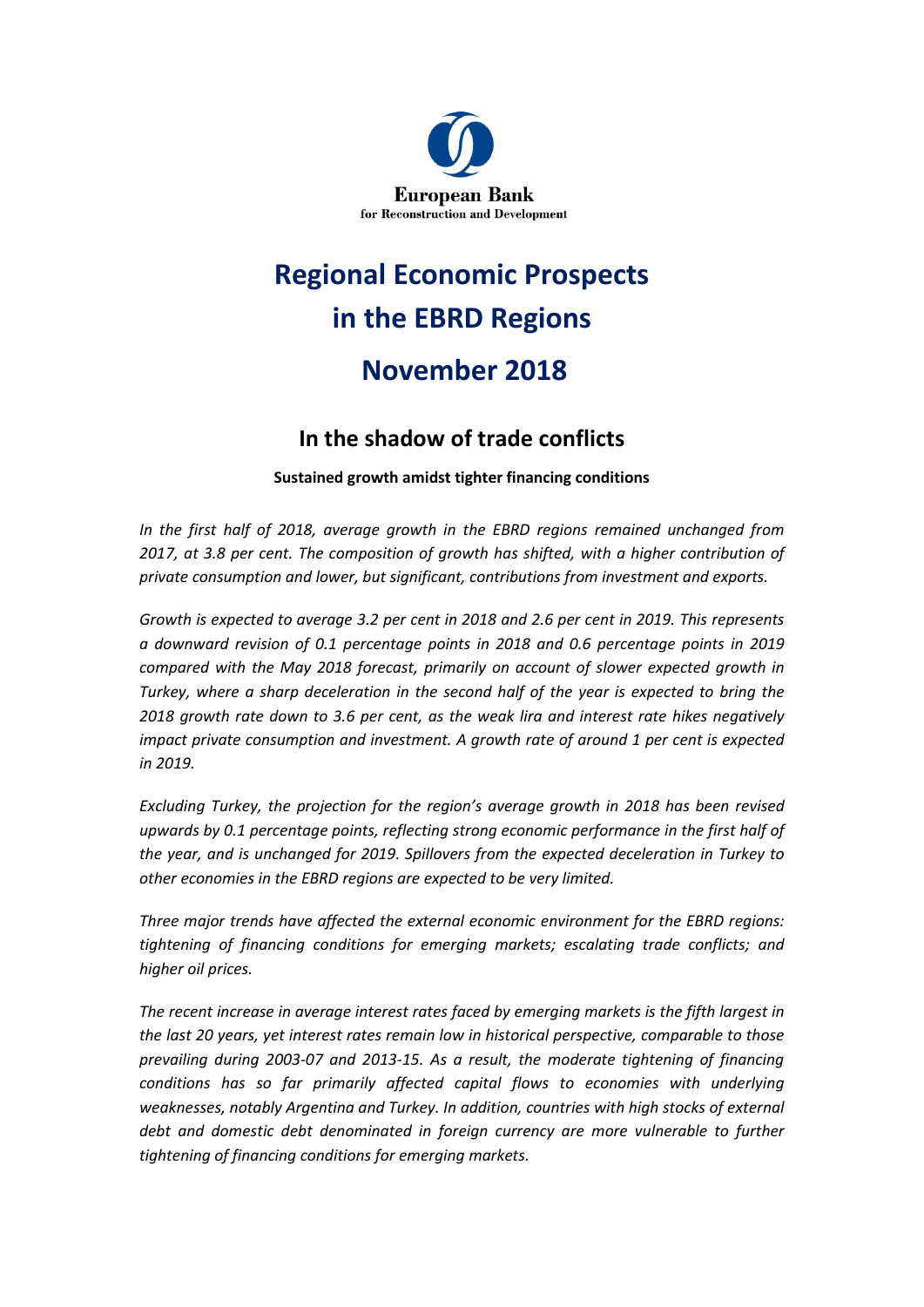*If trade conflicts remain confined mainly to bilateral China-US trade, economies in the EBRD regions will be relatively little affected, as most of the region's trade takes place within or with the European Union. For some countries in the region, a reduction in bilateral trade between US and China may open new opportunities to increase exports of finished goods to the American or Chinese markets.* 

*In contrast, a scenario in which trade tensions escalate globally and international supply chains become severely disrupted entails high risks for the region's economies that are strongly integrated into global value chains. The economies' ability to flexibly reconfigure supply chains will likely depend on the extent of innovation capabilities, quality of management and the size of domestic markets. In the past, growth in domestic value added of exports in the EBRD regions has been more innovation-light than in other emerging markets. In particular, it has been accompanied by smaller increases in patenting activity.* 

*Oil price increases provided a boost to growth in Russia, Central Asia and Azerbaijan and underpinned continued recovery in remittances from Russia to Central Asia, Moldova and the Caucasus. At the same time, growth in Central Asia is expected to moderate to around 4.6 per cent in 2018, reflecting the need for fiscal consolidation, and further to 4.2 per cent in 2019 in light of lower growth in mining output. Growth in Russia is projected to remain around 1.5 per cent.* 

*Growth in central and south-eastern Europe is projected to gradually moderate in 2018-19 from high levels seen in 2017, reflecting shortages of skilled labour. Growth in Eastern Europe and the Caucasus is projected to increase to 3.1 per cent in 2018 and 3.2 per cent in 2019 as the recovery in Ukraine gains momentum. Growth in the southern and eastern Mediterranean is projected to increase from 3.8 per cent in 2017 to around 4.4 per cent in 2018 and 4.7 per cent in 2019 on higher tourist arrivals and improved external competitiveness in Egypt and Tunisia.*

*Escalation of trade conflicts is a major risk to the outlook. Other risks include disruption to cross-border supply chains in the case of a no-deal Brexit, high levels of corporate indebtedness and geopolitical instability.*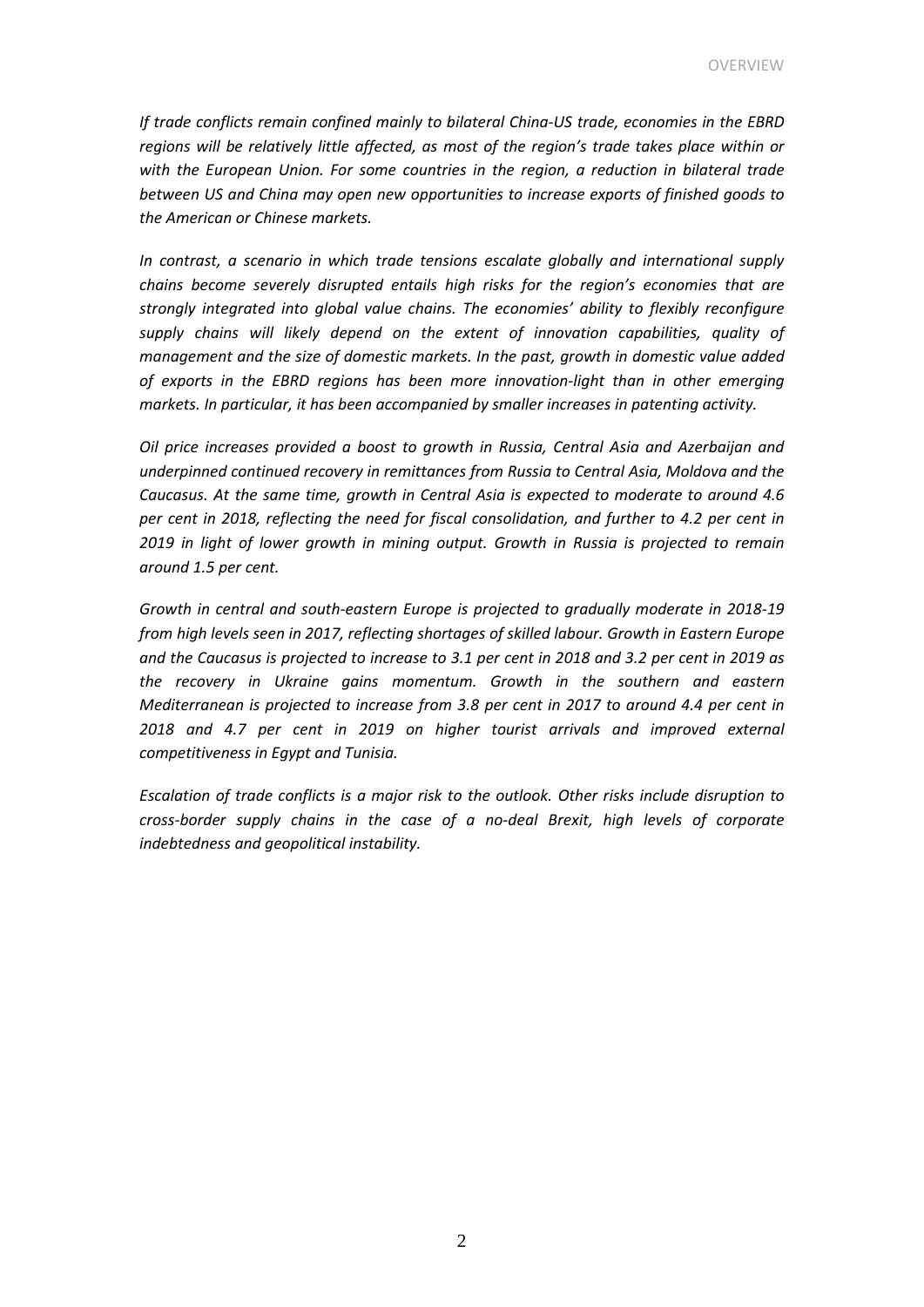| Table 1. Real GDP growth                        |         |      |         |                               |      |                                |        |
|-------------------------------------------------|---------|------|---------|-------------------------------|------|--------------------------------|--------|
|                                                 | Actual  |      |         | Forecast<br>(as of 1 Nov '18) |      | Difference from<br>REP May '18 |        |
|                                                 |         |      |         |                               |      |                                |        |
|                                                 | 2016    | 2017 | H1 2018 | 2018                          | 2019 | 2018                           | 2019   |
| <b>EBRD</b> regions <sup>1</sup>                | 1.9     | 3.8  | 3.8     | 3.2                           | 2.6  | $-0.1$                         | $-0.6$ |
| <b>Central Europe and the Baltic states</b>     | 3.0     | 4.4  | 4.7     | 4.3                           | 3.5  | 0.5                            | 0.2    |
| Croatia                                         | 3.5     | 2.9  | 2.7     | 2.7                           | 2.5  | 0.0                            | 0.0    |
| Estonia                                         | 3.5     | 4.9  | 3.5     | 3.6                           | 3.0  | $-0.2$                         | 0.0    |
| Hungary                                         | 2.3     | 4.1  | 4.7     | 4.3                           | 3.3  | 0.5                            | 0.3    |
| Latvia                                          | 2.1     | 4.5  | 4.7     | 3.9                           | 3.5  | 0.4                            | 0.0    |
| Lithuania                                       | 2.4     | 4.1  | 3.8     | 3.4                           | 2.8  | 0.2                            | 0.0    |
| Poland                                          | 3.1     | 4.8  | 5.1     | 4.7                           | 3.6  | 0.7                            | 0.3    |
| Slovak Republic                                 | 3.1     | 3.2  | 3.9     | 3.9                           | 4.0  | 0.0                            | $-0.2$ |
| Slovenia                                        | 3.1     | 4.9  | 4.2     | 4.2                           | 3.3  | 0.2                            | 0.0    |
| <b>South-eastern Europe</b>                     | 3.1     | 4.4  | 3.5     | 3.5                           | 3.2  | $-0.1$                         | $-0.3$ |
| Albania                                         | 3.4     | 3.8  | 4.4     | 4.0                           | 3.9  | 0.2                            | 0.0    |
| Bosnia and Herzegovina                          | 3.1     | 3.0  | 2.9     | 3.0                           | 3.5  | $-0.3$                         | 0.0    |
| <b>Bulgaria</b>                                 | 3.9     | 3.8  | 3.4     | 3.6                           | 3.4  | 0.0                            | 0.0    |
| Cyprus                                          | 4.8     | 4.2  | 3.9     | 3.9                           | 3.5  | 0.7                            | 0.5    |
| <b>FYR Macedonia</b>                            | 2.9     | 0.0  | 1.6     | 2.0                           | 3.0  | $-0.5$                         | 0.0    |
| Greece                                          | $-0.2$  | 1.5  | 2.2     | 2.2                           | 2.3  | 0.0                            | 0.0    |
| Kosovo                                          | 4.1     | 3.7  | 4.2     | 4.0                           | 4.0  | 0.3                            | 0.0    |
| Montenegro                                      | 2.9     | 4.7  | 4.8     | 4.2                           | 3.0  | 0.9                            | 0.3    |
| Romania                                         | 4.8     | 7.3  | 4.0     | 4.2                           | 3.6  | $-0.4$                         | $-0.6$ |
| Serbia                                          | 2.8     | 1.9  | 4.9     | 4.2                           | 3.5  | 1.3                            | 0.0    |
| <b>Eastern Europe and the Caucasus</b>          | 0.1     | 2.3  | 3.6     | 3.1                           | 3.2  | 0.1                            | $-0.1$ |
| Armenia                                         | 0.2     | 7.5  | 8.3     | 5.5                           | 5.0  | 2.0                            | 0.5    |
| Azerbaijan                                      | $-3.1$  | 0.1  | 1.3     | 1.5                           | 3.5  | $-1.0$                         | 0.0    |
| <b>Belarus</b>                                  | $-2.5$  | 2.4  | 4.6     | 3.0                           | 2.5  | 0.0                            | $-0.5$ |
| Georgia                                         | 2.8     | 5.0  | 5.4     | 4.5                           | 4.5  | 0.0                            | 0.0    |
| Moldova                                         | 4.3     | 4.5  | 4.5     | 4.0                           | 4.0  | 0.5                            | 0.0    |
| Ukraine                                         | 2.4     | 2.5  | 3.5     | 3.5                           | 3.0  | 0.5                            | 0.0    |
| <b>Turkey</b>                                   | 3.2     | 7.4  | 6.2     | 3.6                           | 1.0  | $-0.8$                         | $-3.2$ |
| <b>Russia</b>                                   | $-0.2$  | 1.5  | 1.6     | 1.5                           | 1.5  | 0.0                            | 0.0    |
| <b>Central Asia</b>                             | 3.6     | 4.8  | 4.6     | 4.6                           | 4.2  | 0.2                            | $-0.3$ |
| Kazakhstan                                      | 1.1     | 4.1  | 4.1     | 4.0                           | 3.5  | 0.1                            | $-0.3$ |
| Kyrgyz Republic                                 | 3.8     | 4.6  | 0.1     | 2.7                           | 3.2  | $-1.0$                         | $-0.8$ |
| Mongolia                                        | 1.2     | 5.1  | 6.3     | 6.1                           | 6.0  | 0.9                            | 0.1    |
| Tajikistan                                      | 6.9     | 7.1  | 7.2     | 6.1                           | 5.0  | 1.1                            | $-0.5$ |
| Turkmenistan                                    | 6.2     | 6.5  | 6.2     | 6.2                           | 5.6  | 1.2                            | 0.6    |
| Uzbekistan                                      | 7.8     | 5.3  | 4.9     | 5.0                           | 4.5  | $-0.1$                         | $-0.8$ |
| Southern and eastern Mediterranean <sup>2</sup> | 3.3     | 3.8  | 4.5     | 4.4                           | 4.7  | 0.0                            | $-0.1$ |
| Egypt                                           | 4.3     | 4.2  | 5.6     | 5.3                           | 5.5  | 0.0                            | 0.0    |
| Jordan                                          | 2.0     | 2.0  | 2.0     | 2.2                           | 2.4  | $-0.3$                         | $-0.3$ |
| Lebanon                                         | 1.0     | 1.5  | 1.1     | 1.1                           | 1.5  | $-0.9$                         | $-1.0$ |
| Morocco                                         | $1.2$   | 4.0  | 2.8     | 3.0                           | 3.5  | 0.0                            | $-0.5$ |
| Tunisia                                         | $1.0\,$ | 1.9  | 2.7     | 2.8                           | 3.0  | 0.1                            | 0.0    |
| <b>EBRD regions excluding Turkey</b>            | 1.7     | 3.1  | 3.3     | 3.1                           | 3.0  | 0.1                            | 0.0    |

<sup>1</sup>Weighted averages, based on the countries' nominal GDP values in PPP US dollars.<br><sup>2</sup>EBRD figures and forecasts for Egypt's real GDP reflect the country's fiscal year (July to June). The figure for Lebanon in H1 2018 is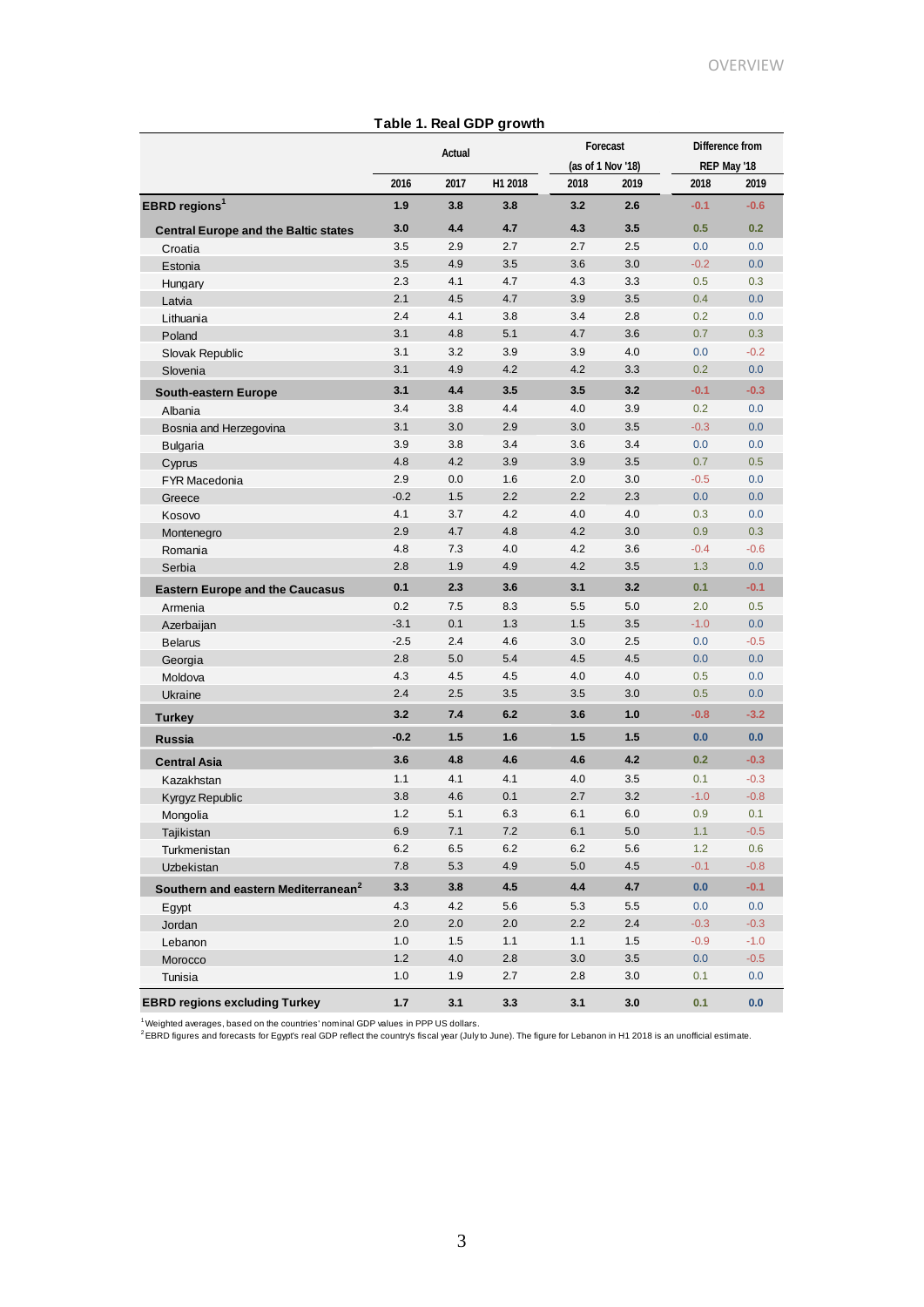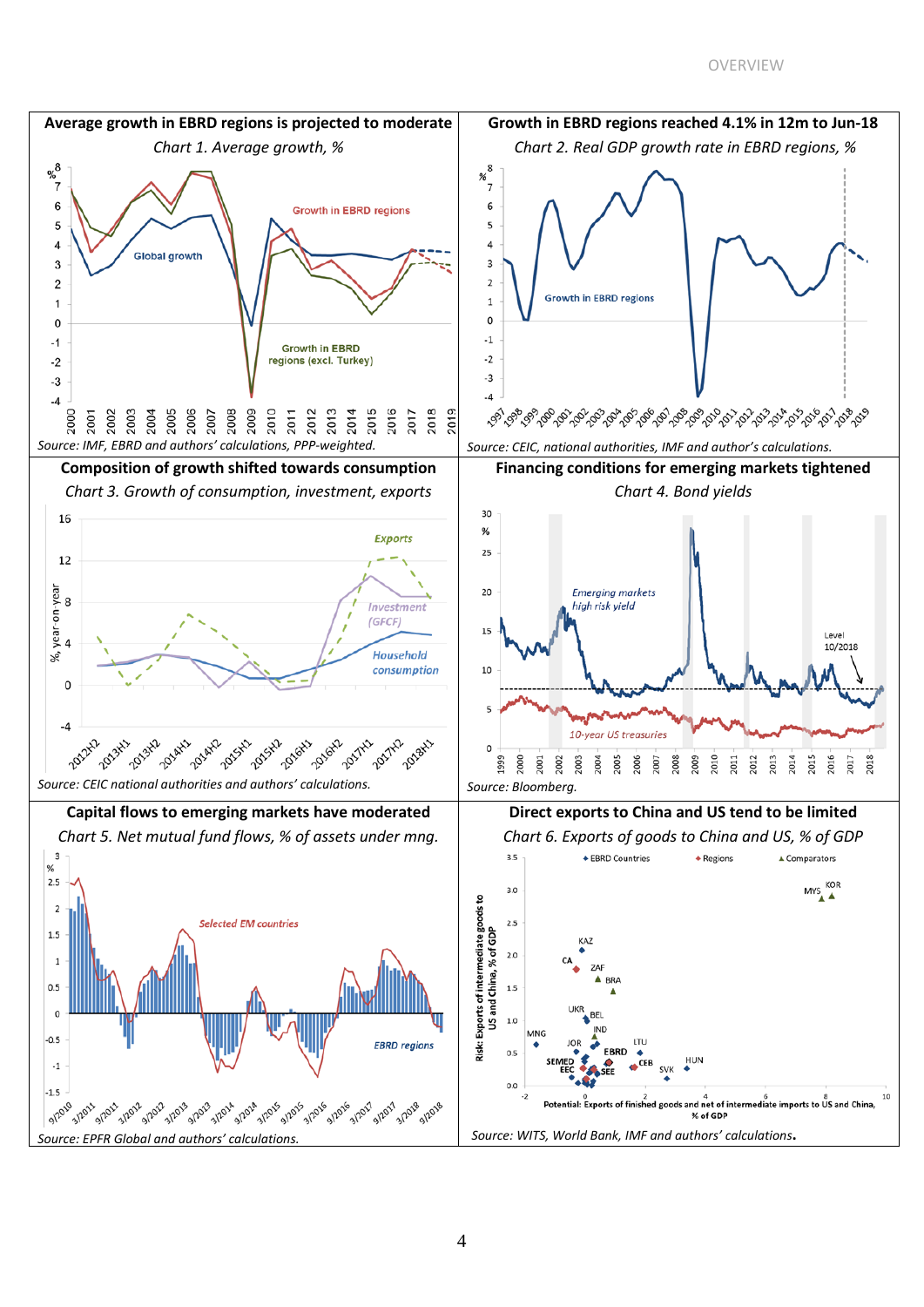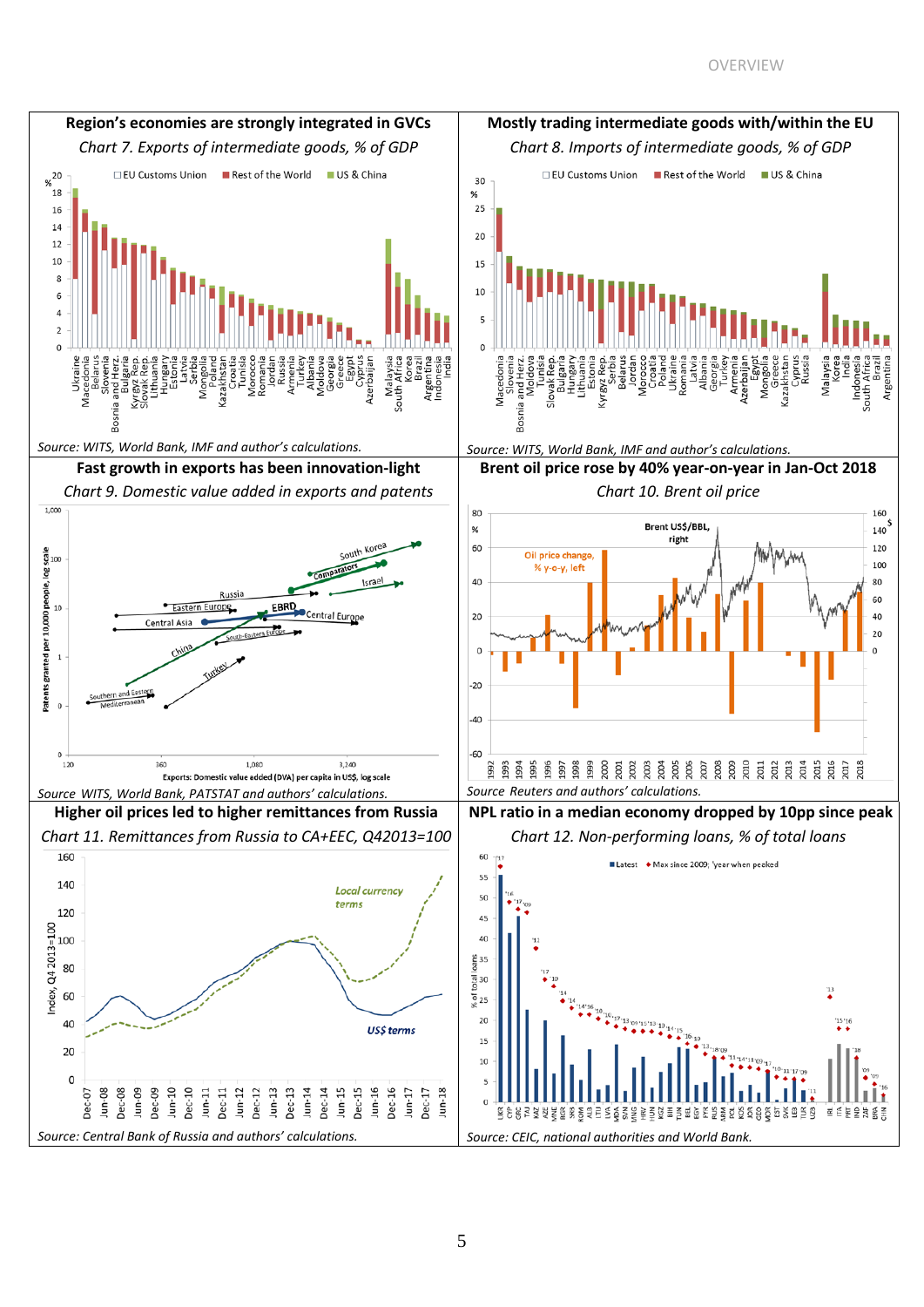

#### **Average growth has been stable at around 3.8 per cent**

Growth in the EBRD regions averaged 3.8 per cent in the first half of 2018, unchanged from 2017 (see Table 1 and Chart 1; averages are weighted using the values of countries' gross domestic product [GDP] at purchasing power parity [PPP]). On a twelve-month rolling basis, average growth accelerated to 4.1 per cent at end-June 2018 (see Chart 2).

The composition of growth has shifted towards consumption. Investment and exports still made a large contribution to growth in the first half of 2018, but this contribution was smaller than in 2017 while the contribution of private consumption has increased (see Chart 3). A shift from investment to consumption-led growth is typical of late stages in an economic cycle.

Recent economic performance in the EBRD regions has broadly mirrored global trends. The world economy is projected to expand by 3.7 per cent in 2018-19 (in PPP-weighted terms), unchanged from 2017, according to the latest projections published in the *World Economic Outlook* of the International Monetary Fund (IMF).

Growth in the EBRD regions showed signs of deceleration in the second half of 2018. The latest economic indicators such as retail sales, exports and imports point towards a further moderation of growth (see Chart 2), based on estimates derived using a principalcomponent-based nowcasting model. $<sup>1</sup>$  $<sup>1</sup>$  $<sup>1</sup>$  This deceleration reflects slower growth of global</sup> trade and weaker economic data from advanced European economies.

Three major trends have affected the external economic environment for the EBRD regions: tightening of financing conditions for emerging markets, escalating trade conflicts and higher oil prices.

<span id="page-5-0"></span><sup>&</sup>lt;sup>1</sup> See the November 2017 edition of the *Regional Economic Prospects* for a discussion of the model.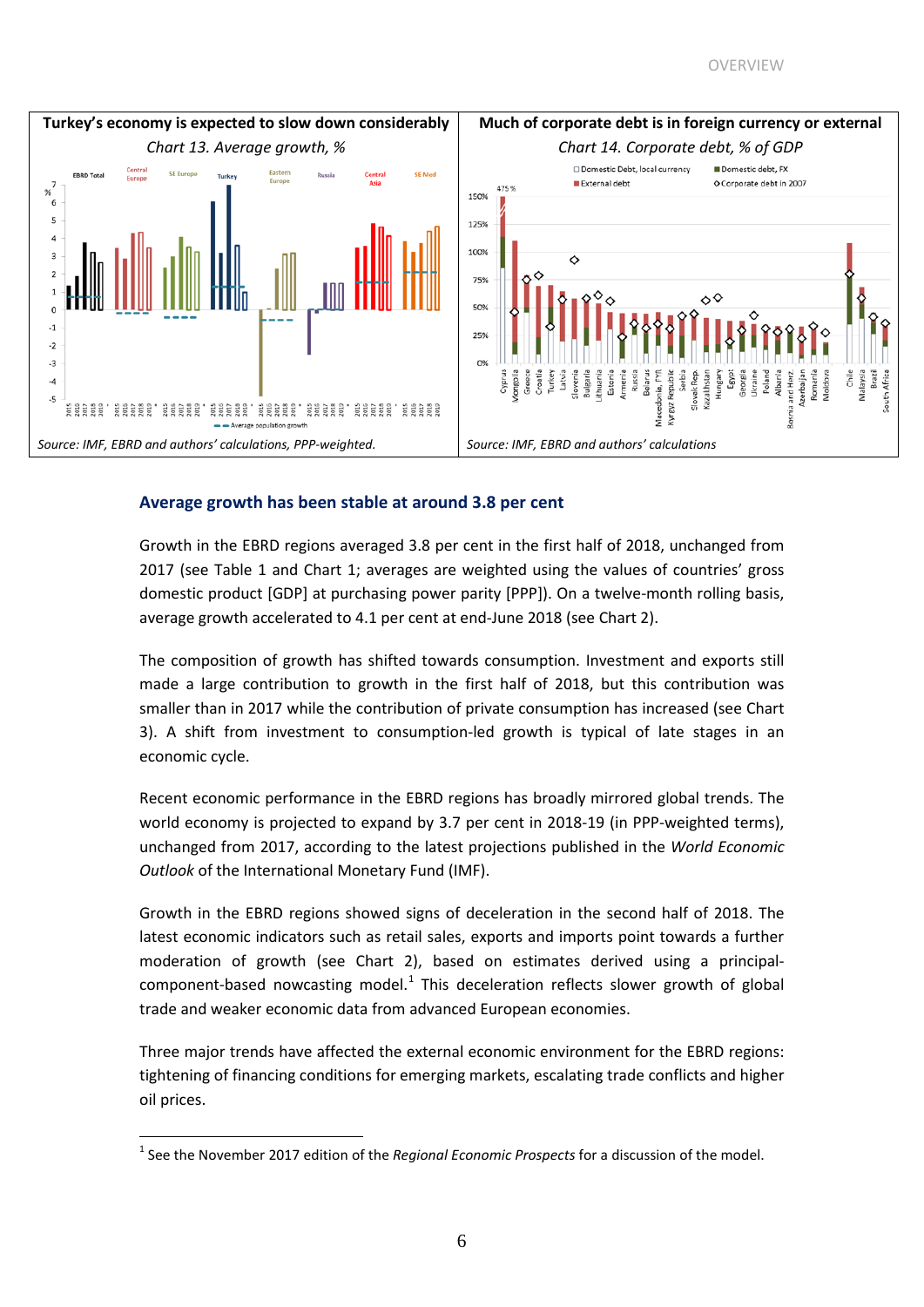#### **Emerging markets financing conditions: from favourable to neutral**

Financing conditions in emerging markets have started tightening, following several quarters of exceptionally favourable environment. The average yield on high-risk emerging market bonds edged up from the low of 5.8 per cent in April to 8 per cent in September. This is the fifth largest increase in average interest rates faced by emerging markets in the last 20 years, the others being the immediate aftermath of the 2008 global financial crisis, an episode in 2001, the Eurozone debt crisis of 2011 and an episode in 2015 (see Chart 4). Rising interest rates in emerging markets currently reflect tighter monetary policy in the United States where the US Federal Reserve has raised its benchmark rate to the range of 2 to 2.25 per cent.

Notwithstanding recent tightening, financing conditions can be characterised as neutral-tofavourable in historical perspective. Interest rates remain at the lowest levels seen in the last 20 years, comparable to the rates prevailing during 2003-07 and 2013-15 (see Chart 4).

As a result, the moderate tightening of financing conditions has so far primarily affected capital flows to economies with underlying weaknesses, notably Argentina and Turkey. The Turkish Lira depreciated by 36 per cent in January-October 2018, hit by a crisis of confidence among investors reflecting concerns about domestic policy and geopolitical risks.

More broadly, capital flows to emerging markets, and to economies in the EBRD regions specifically, have moderated to around zero in net terms (see Chart 5). The region's currencies have weakened against the US dollar by 8 per cent on average over the period May-October 2018. Stock market indices in Emerging Europe declined by 11 per cent over the same period and equity valuations returned to the levels of mid-2017. The downward correction, also experienced in other emerging markets, reflects concerns about further tightening of financing conditions and escalating trade wars (see below). In Russia, a likelihood of further sanctions being imposed by the US also appears to have been priced in.

#### **Escalating trade conflicts**

Amidst escalating trade tensions, the US has imposed a 10 per cent tariff on around 45 per cent of its imports from China (more than US\$ 230 billion by value). The tariff is due to rise to 25 per cent on 1 January 2019. China has responded by imposing tariffs on US\$ 60 billion worth of imports from the US and has threatened to ban exports of certain raw materials. In parallel, the US, Mexico and Canada renegotiated the North Atlantic Free Trade Agreement (NAFTA), pending its ratification. The new US Mexico Canada Agreement (USMCA) includes stricter rules of origin for cars and foresees regular reviews, among other changes. Earlier in March 2018, the US imposed additional tariffs on imports of steel (25 per cent) and aluminium (10 per cent), including from the EU. Meanwhile, there is a risk that the UK will leave the EU without any special arrangements governing future trade and investment links with the union. And in recent public interventions, President Trump encouraged US companies to re-shore the production of items such as smartphones.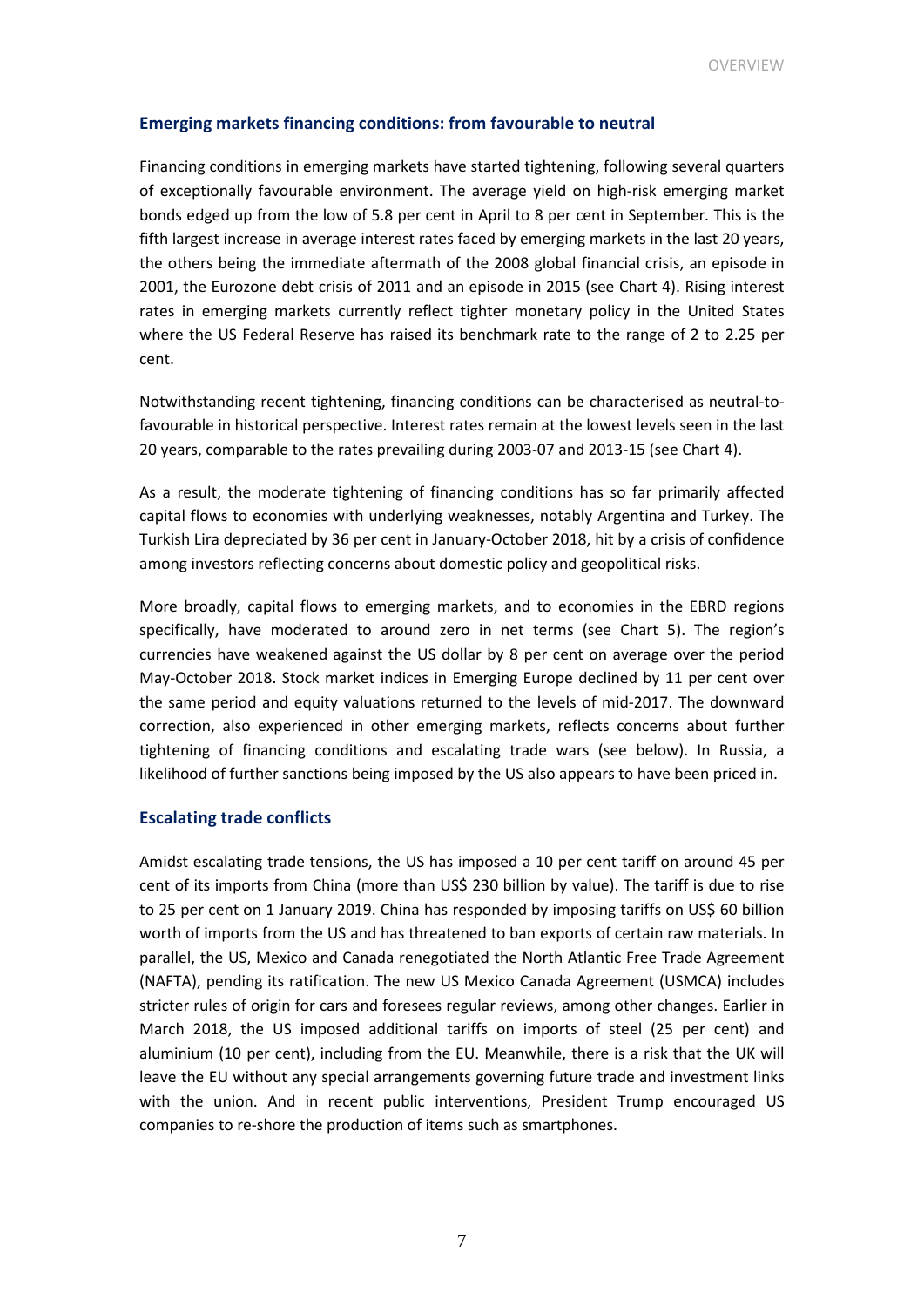OVERVIEW

If trade conflicts remain confined mainly to bilateral China-US trade, economies in the EBRD regions will be relatively little affected as most of the region's trade takes place within or with the European Union. The region's economies export few intermediate goods to China or the US (see Chart 6). Such intermediate goods may in turn be used as inputs into US or Chinese exports. If those exports are affected by trade disputes, demand for intermediate inputs imported from other countries may also weaken. Kazakhstan and other Central Asian economies export the highest volumes of intermediate goods to China and the US relative to their GDP – mostly metals and chemical products. For the rest of the EBRD regions such exposure is lower than for comparator emerging markets such as Brazil, Malaysia or South Africa (see Chart 6).

For some countries in the region, a reduction in bilateral trade between the US and China may open new opportunities to increase exports of finished goods to the American or Chinese markets. For instance, the Slovak Republic and Hungary export around 3 per cent of GDP worth of finished goods to the US and China (calculated in terms of domestic value added of these exports, netting out the value of imported production inputs). These exports are concentrated in the automotive and machinery sectors and could be potentially scaled up if exports from China lose access to the US market, and vice versa. The potential to benefit from such trade diversion, however, appears to be higher for economies in Emerging Asia, where domestic value added of exports of finished goods to China and the US reaches 10 per cent of GDP.

In another scenario, trade tensions may escalate globally with trade restrictions applied universally rather than targeted at specific countries. In this scenario, complex international supply chains would become severely disrupted. In the longer term, escalating protectionism threatens complex global supply chains. For instance, three-quarters of US imports from China that are now subject to higher tariffs are intermediate and capital goods. As intermediate goods cross borders multiple times before final consumer goods are exported, tariff costs multiply. In an international supply chain, a 25 per cent average tariff may increase the cost of final goods by significantly more than 25 per cent.

Undoing global supply chains will be painful for businesses and costly for consumers, but may technically be possible to achieve. In a scenario of a major rise in protectionism not limited to China-US bilateral trade, global aggregate demand will take a major hit, negatively impacting economies across the board, albeit to a varying degree.

In this scenario, the risks are highest for countries that are strongly integrated into global production chains – those where exports of intermediate goods are highest as a percentage of GDP. In this regard, many economies in the EBRD regions have higher exports of intermediate goods than Korea, Brazil and other emerging markets (see Chart 7). The risk of fallout from global trade wars is particularly high for these economies. A mitigating factor is the fact that for many economies in the region trade in intermediate goods occurs within the EU customs union (which, in addition to the European Economic Area economies includes Turkey; see Chart 8) – assuming that trade tensions do not escalate within the EU customs bloc.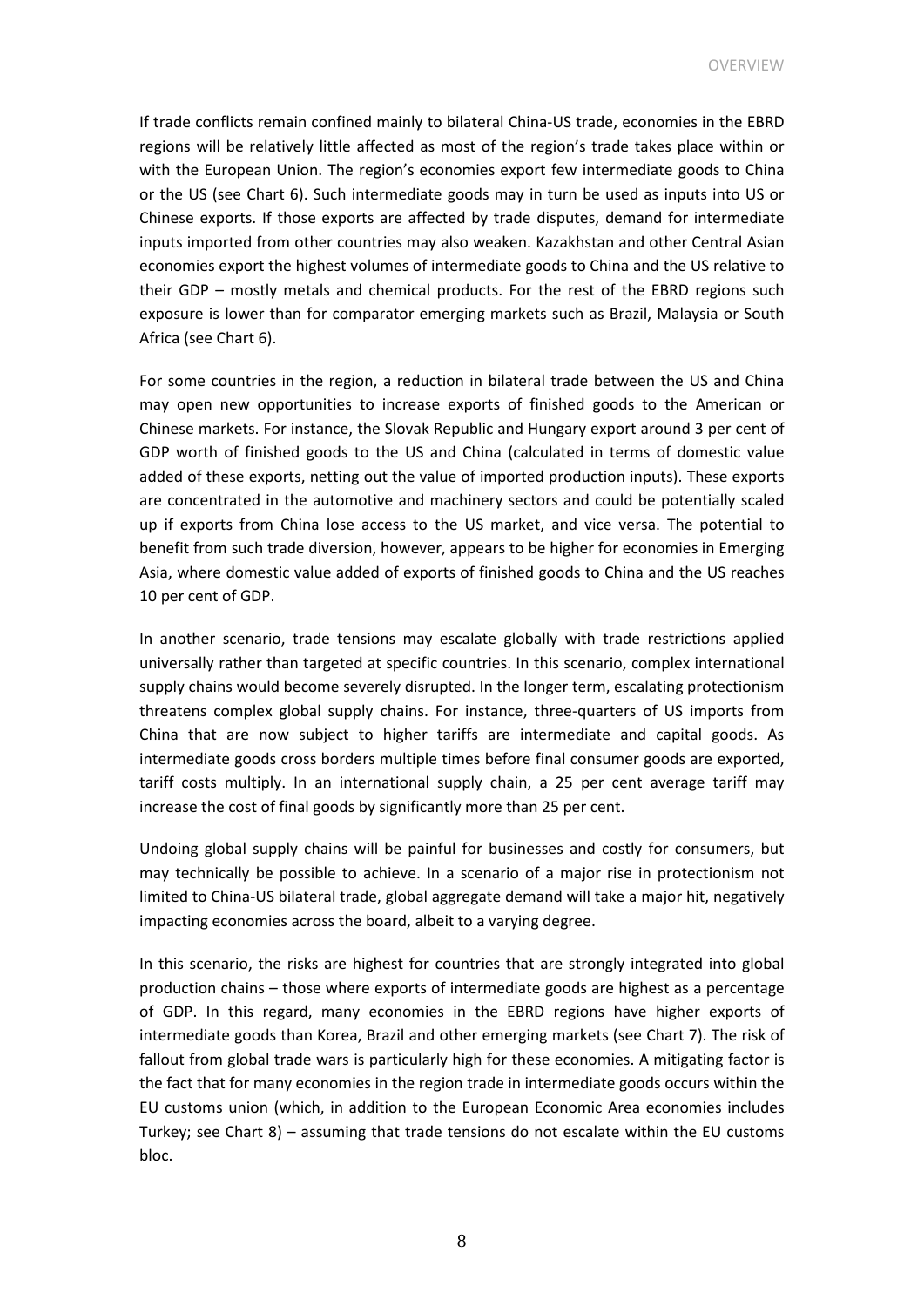Commodity exporters are least likely to be affected by trade conflicts. While intermediate goods are often tailored to the needs of specific purchasers, new buyers of commodity products are relatively easy to find while demand for oil and gas and basic agricultural crops is likely to remain robust.

When it comes to recreating supply chains domestically in the long run, economies with higher innovation capabilities, better management practices and larger domestic markets will have the upper hand. It is easier to build an integrated national or regional smartphone supply chain on the basis of a design facility than based on system chip factories.

While the EBRD regions enjoyed fast growth in domestic value added of exports over the last two decades, this growth has not been mirrored in growth in patenting and innovation – unlike in China, Korea or Israel (see Chart 9; Turkey is a notable exception). To gain competitive advantage in reconfiguring and recreating supply chains, economies in the region would need to strengthen innovation capabilities and the quality of management. The latter tends to be weak across the region, as discussed in the EBRD *Transition Report* 2014.

In sum, if trade conflicts remain primarily focused on bilateral China-US trade, economies in the EBRD regions will be relatively little affected. In contrast, a scenario in which trade tensions escalate globally and international supply chains become severely disrupted entails high risks for the region's economies that are exceptionally strongly integrated into the global value chains. Box 1 further discusses potential implications of Brexit for the regions' economies.

#### **Second year of rising oil prices**

The average price of Brent oil was 40 per cent higher in January-October 2018 than in the same period of 2017, following a 24 per cent increase in 2017 (see Chart 10). In September 2018 the price of Brent surpassed US\$ 80 per barrel, returning to levels last seen in the first half of 2014.

Higher oil prices reflect stronger demand, lower supply from Venezuela and some other producers as well as production caps agreed by the members of the Organisation of Petroleum Exporting Countries (OPEC) and Russia. Infrastructure bottlenecks, on the other hand, limit the ability of producers of shale oil in the United States to put downward pressure on the oil price.

Oil price increases provided a further boost to growth in Russia, Central Asia and Azerbaijan. In addition, remittances from Russia to Central Asia, Moldova and the Caucasus picked up by 19 per cent in US dollar terms in the first half of 2018. Yet on current trends, remittances are unlikely to surpass this year the 2013 peak (in US dollar terms adjusted for US inflation; see Chart 11).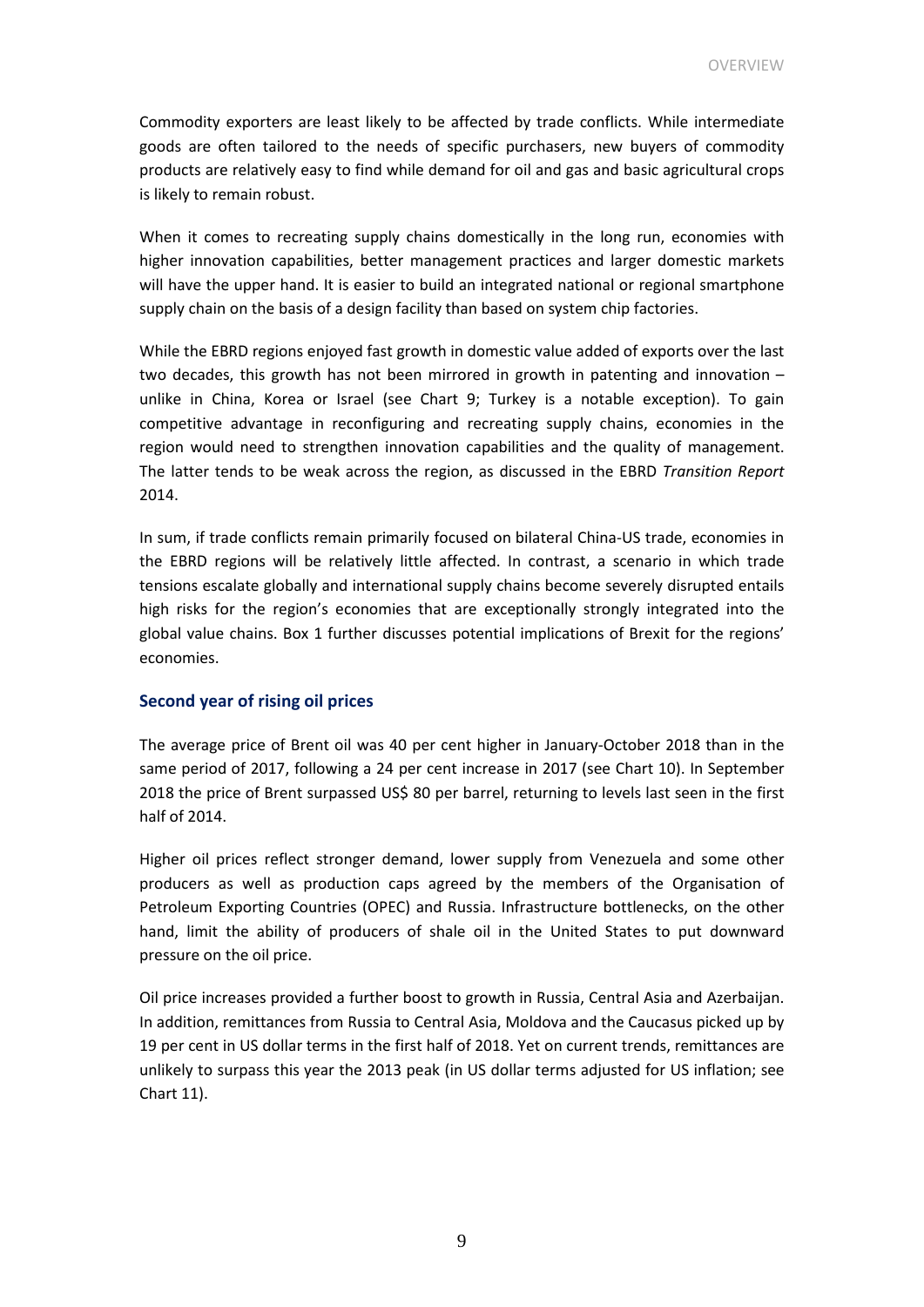#### **Sustained growth momentum across the EBRD regions**

Growth in **central Europe and the Baltic States** accelerated further from an average of 4.4 per cent in 2017 to 4.7 per cent year-on-year in the first half of 2018 (see Chart 2), driven by faster consumption on the back of recent wage increases.

In contrast, growth in **south-eastern Europe** moderated from 4.4 per cent in 2017 to 3.5 per cent year-on-year in the first half of 2018, in line with estimates of long-term potential growth. In Romania, growth rate moderated from 7.3 per cent in 2017 to 4 per cent year-onyear in the first half of the year. Recovery momentum has been sustained in Greece where output expanded at the rate of 2.2 per cent year-on-year in the first half of 2018 following modest growth of 1.5 per cent in 2017.

Growth in **Eastern Europe and the Caucasus** picked up from 2.3 per cent in 2017 to 3.6 per cent year-on-year in the first half of 2018, with a stronger growth momentum in all six economies.

In **Turkey**, growth moderated from 7.4 per cent in 2017 to 6.2 per cent year-on-year in the first half of 2018 as credit growth started slowing down. Various economic indicators point to a sharper slowdown in the third quarter of 2018. The weak lira has led to a significant shift in the external trade position, reducing the current account deficit to 6.5 per cent of GDP by the second quarter of 2018. However, the short-term external financing requirement remains high, in excess of 25 per cent of GDP.

**Russia**'s economy expanded at the rate of 1.6 per cent year-on-year in the first half of 2018 following growth of 1.5 per cent in 2017, with GDP on track to recover to its 2014 level by the end of the year (in constant prices).

Growth in **Central Asia** marginally moderated from 4.8 per cent in 2017 to 4.6 per cent yearon-year in the first half of 2018. While many economies in the region continue to benefit from favourable commodity prices and recovering remittances from Russia, growth in the Kyrgyz Republic came to a virtual standstill as a result of lower output of gold.

Growth in the **southern and eastern Mediterranean** picked up from 3.8 per cent in 2017 to 4.5 per cent in the first half of 2018 as the region recorded the best tourist season since 2010 and investor confidence strengthened in Egypt.

#### **Policy actions and economic recovery led to lower non-performing loan ratios**

Further progress has been made in terms of reducing the levels of non-performing loans (NPL) in the region, as policy actions leading to NPL reductions and the economic upswing reinforced each other in a virtuous loop. A typical (median) country saw the ratio of NPLs to total loans decline by close to 10 percentage points from the post-2008-09 crisis peaks (see Chart 12). At the same time, NPL ratios remain high in several economies in the region.

A banking scandal in Estonia served as another reminder of challenges in terms of banking regulation and supervision in the region, following the liquidation of the third-largest bank in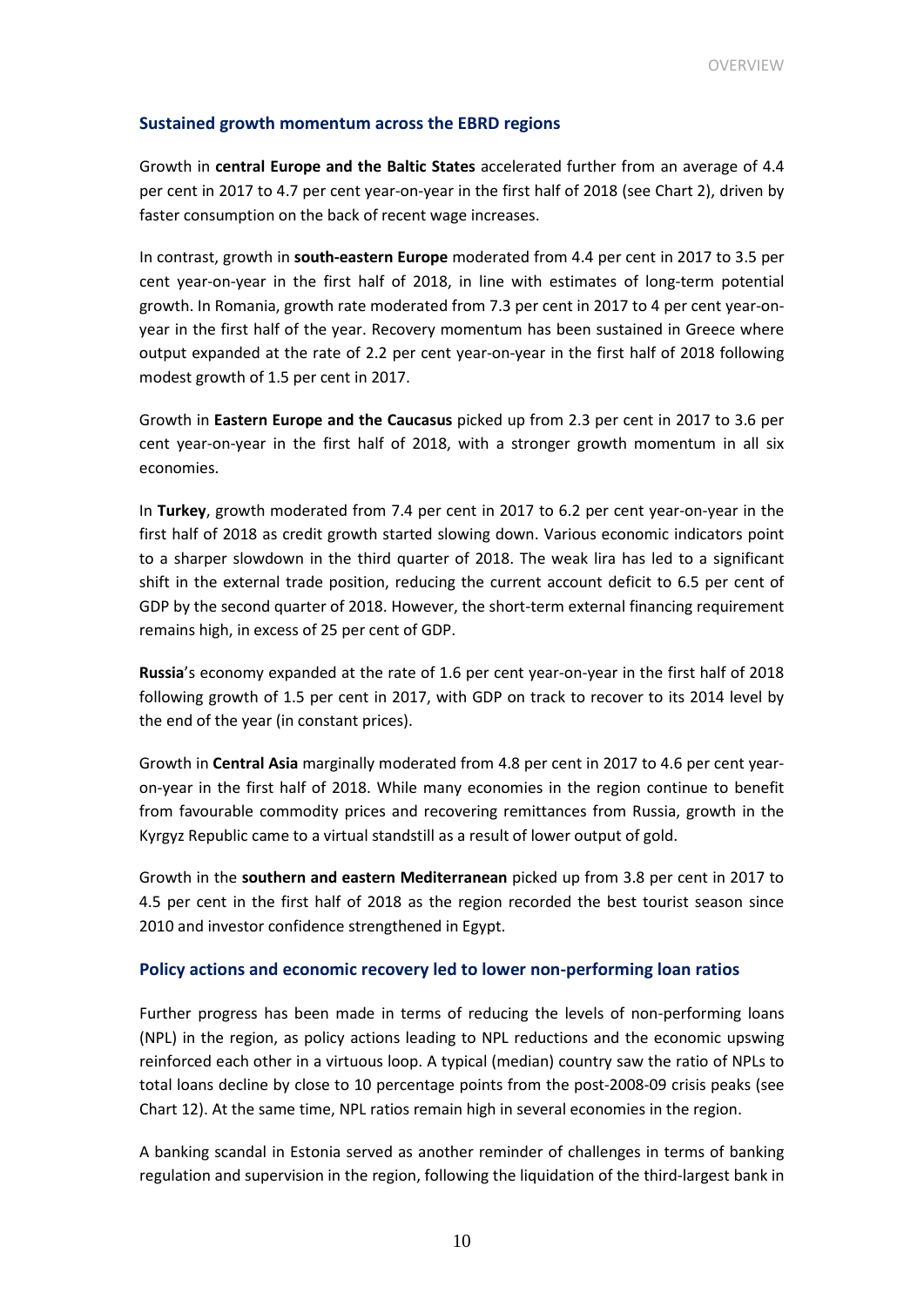Latvia earlier in the year. Allegations of large-scale money-laundering through Estonian branch of Danske Bank emerged in September 2018 and the Chief Executive Officer of the banking group resigned.

#### **Outlook: growth is projected to remain robust but it may now have peaked**

Average growth in the EBRD regions is expected to moderate from 3.8 per cent in 2017 to 3.2 per cent in 2018 and 2.6 per cent in 2019 (see Chart 1 and Table 1). The new projections represent a downward revision compared with the May 2018 forecast (of 0.1 percentage points in 2018 and 0.6 percentage points in 2019), primarily on account of slower expected growth in **Turkey**, where a sharp deceleration in the second half of the year is expected to bring the 2018 growth down to 3.6 per cent, as the weaker lira and interest rate hikes negatively impact private consumption and investment. On the other hand, the weaker lira is expected to provide a boost to net exports and thus GDP growth. For the first time in three years a monthly surplus was recorded on the Turkish current account in August 2018, compared with a deficit of 6.5 per cent of GDP in the twelve months to June 2018. Growth of around 1 per cent is expected in 2019 (see Chart 13).

#### **Limited spillovers from the expected deceleration in Turkey**

Excluding Turkey, the projection for the region's average growth rate in 2018 has been revised upwards by 0.1 percentage points reflecting strong economic performance in the first half of the year (see Table 1). The projection for the average growth rate in 2019, again excluding Turkey, is unchanged from May 2018.

Spillovers from the projected deceleration of growth in Turkey to the economies in the EBRD regions are expected to be limited owing to the relatively modest extent of economic linkages via trade, cross-border investment and remittances. For instance, Bulgaria exports 2 per cent of GDP worth of finished goods to Turkey and Hungary exports around 1.4 per cent of GDP worth, while exports of finished goods from other economies in the EBRD regions to Turkey do not exceed one per cent of GDP. By way of comparison, Bulgaria exports around 19 per cent of GDP worth of goods finished to other EU member states. Exports of intermediate goods from the economies of the EBRD regions to Turkey are also modest and are less likely to be impacted to the extent that they serve as inputs into the production of goods in turn exported by Turkey.

Direct investment from Turkey in January-August 2018 did not exceed 0.1 per cent of GDP of recipient economies in the EBRD regions. The only exception is Montenegro, where Turkish direct investment amounted to (a still modest) 0.3 per cent of GDP. And unlike Russia, Turkey, with its young population and rapidly growing labour force is not a significant source of migrant remittances (see the discussion in the forthcoming EBRD *Transition Report* 2018- 19).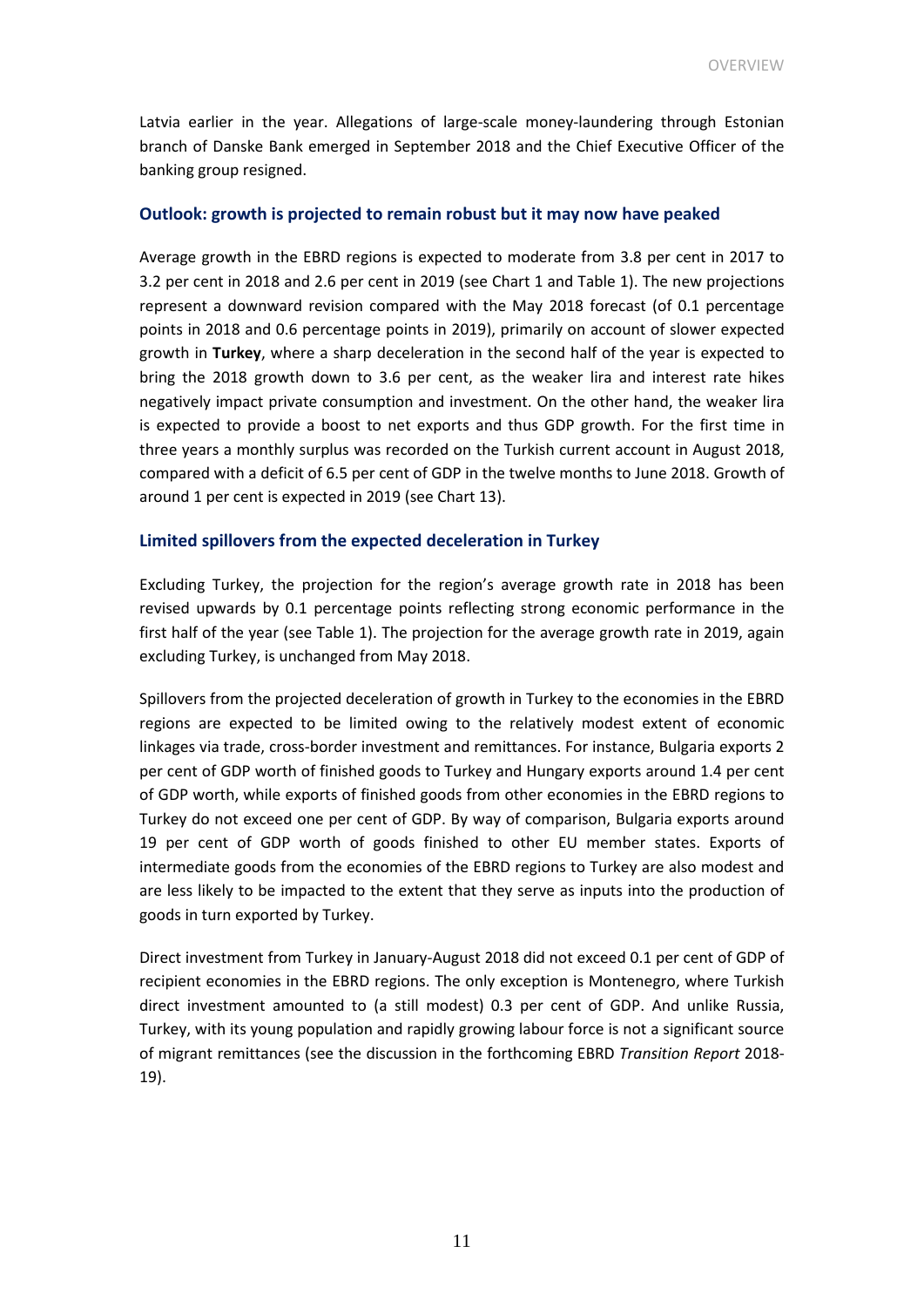#### **Growth outlook across the EBRD regions**

Growth in **central Europe and the Baltic States** is projected to normalise in 2019 from visible overheating, slowing from 4.3 per cent in 2018 to 3.5 per cent in 2019. The dynamism of household consumption is likely to offset the negative growth impact of shortages of skilled labour, slower growth of global trade and a softening EU business climate.

**In south-eastern Europe,** growth momentum is also expected to subside, averaging 3.5 per cent in 2018 and 3.2 per cent in 2019. Growth in Romania is expected to gradually moderate from 7.3 per cent in 2017 to 4.2 per cent in 2018 and 3.6 per cent in 2019, more in line with the economy's long-term potential growth. Recovery in Greece, on the other hand, is expected to gradually take hold, with growth projected to exceed the 2 per cent mark in 2018 and 2019.

The economies of **Eastern Europe and the Caucasus** are projected to continue gaining growth momentum in 2018 and 2019, with average growth accelerating from 2.3 per cent in 2017 to 3.1 per cent in 2018 and further to 3.2 per cent in 2019. Ukraine's economy continues to recover from a major output contraction in 2014-15 and growth is projected to pick up in Azerbaijan next year.

**Russia**'s growth is projected to remain around 1.5 per cent in 2018 and 2019, in line with the estimated medium-term growth potential, as the supporting effect of higher oil prices is expected to be offset by the negative economic impact of the sanctions imposed by the US and the EU.

Growth is expected to moderate in **Central Asia**, from 4.8 per cent in 2017 to 4.6 per cent in 2018 reflecting the need for fiscal consolidation and a sharp fall in gold output in the Kyrgyz Republic. Growth is expected to moderate further in 2019, to 4.2 per cent, in light of lower gains in mining output and higher inflation, which will limit growth in real incomes and private consumption.

Growth in **the southern and eastern Mediterranean** is projected to increase from 3.8 per cent in 2017 to 4.4 per cent in 2018 and 4.7 per cent in 2019 on higher tourist arrivals, improved external competitiveness following currency depreciations in Egypt and Tunisia and sustained export growth. In Jordan and Lebanon, however, the projected growth in 2018 remains below the average growth rate of population observed in recent years, implying a likely decline in real per capita incomes.

#### **Risks to the outlook: Indebtedness, trade conflicts, geopolitics**

In the light of trade tensions between the United States and its major trading partners, a widespread escalation of protectionism is a major concern. A no-deal Brexit may lead to a disruption of cross-border supply chains in the short term and affect the region through a number of other channels (see Box 1.1). The security situation in the Middle East and geopolitical tensions remain key sources of risk for the region's economies.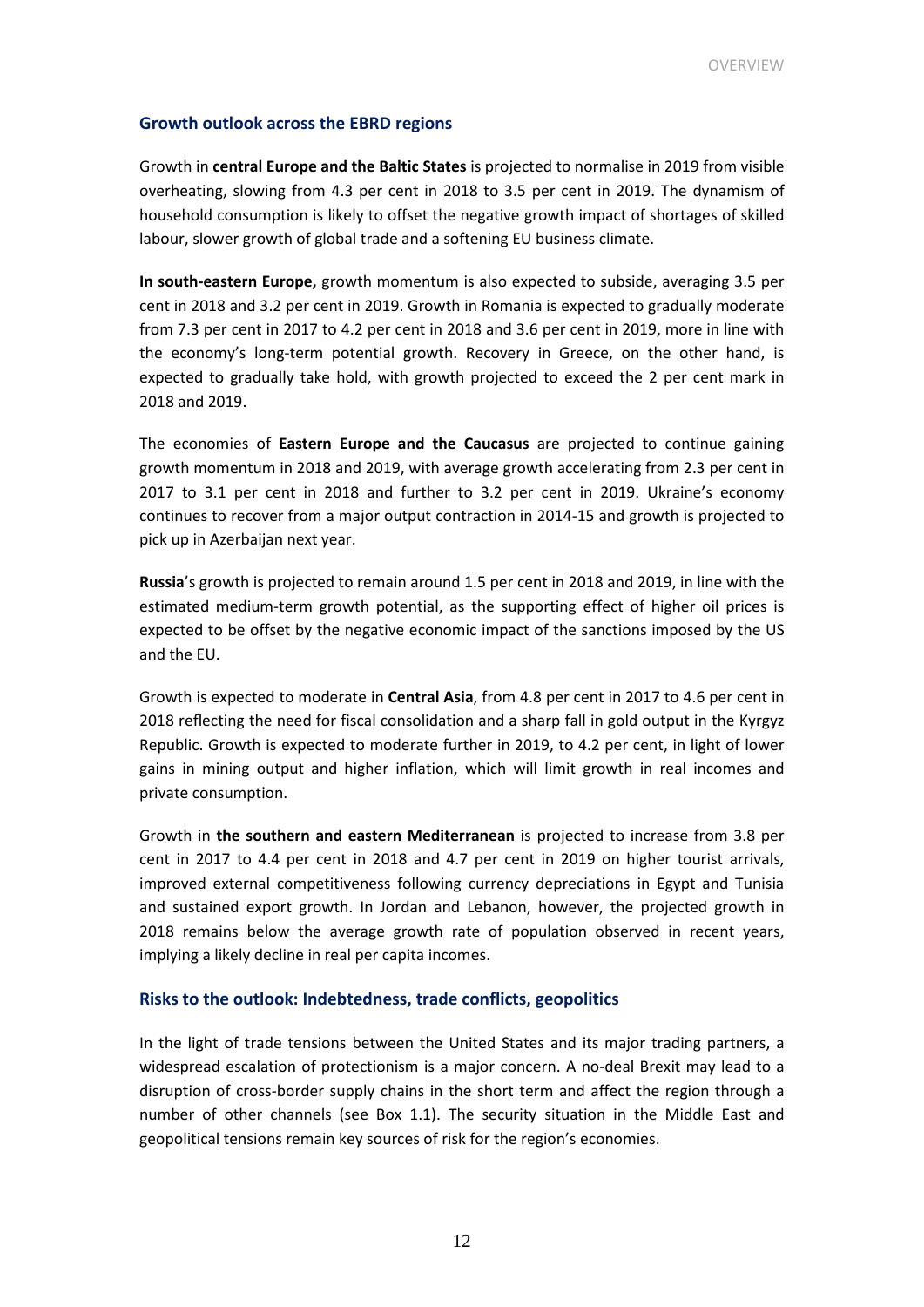Corporate indebtedness (discussed in greater detail in the May 2018 *Regional Economic Prospects*) has shown no sign of declining. Countries with high stocks of external debt and domestic debt denominated in foreign currency are more vulnerable to tightening of financing conditions for emerging markets, as illustrated by the recent experience of Turkey (see Chart 14).

#### **Box 1. The impact of Brexit on the EBRD regions**

This box updates an earlier analysis of the implications of Brexit, UK's departure from the European Union, for the EBRD regions.<sup>[2](#page-12-0)</sup> The modalities of Brexit remain to be determined as of late October 2018. Scenarios range from the UK staying in the EU customs union to the UK departing the EU with no special agreement governing trade, investment and other aspects of bilateral relations (the no-deal scenario). In the no-deal scenario, the UK may also remain outside many of the agreements of the World Trade Organization (WTO) in the short-tomedium term. UK's bid to rejoin the Government Procurement Agreement (GPA), for instance, is being blocked by Moldova over issues related to UK's visa issuance practices.

In a no-deal-Brexit scenario, the cross-border supply chains encompassing the UK and the EU-27 economies may be severely disrupted in the short term. In the longer term, some of the UK's inputs into production in other EU economies may be replaced with inputs sourced from elsewhere as UK suppliers no longer benefit from borderless trade with the European continent. Currently, direct exports of intermediate goods to the UK are sizable only for Latvia (of an order of 1.5 per cent of GDP, see Chart 1.1, primarily wood products) while direct imports of intermediate goods from the UK are only sizable for FYR Macedonia (around 6 per cent of GDP, mainly stone and glass products). An additional impact may arise due to disruption in value chains that link the EBRD regions' economies with advanced economies in Europe, which are in turn linked to the UK although the extent of such links between the UK and advanced economies in Europe is relatively limited (see Chart 1.1).

In other aspects, a no-deal scenario is likely to be similar to a hard Brexit scenario analysed earlier. Unless other member states increase their contributions, Brexit will lead to a 10 to 15 per cent decline in structural and accession funds available to countries in central and south-eastern Europe, amounting to a reduction of up to 0.4 percentage points of GDP in EU-supported investment. Brexit may also weaken the (perceived) prospects of EU accession for candidate and potential candidate countries. A slower reform momentum in these countries will then weigh on growth.

<span id="page-12-0"></span> <sup>2</sup> See Box 2 in the November 2016 issue of the *Regional Economic Prospects* by Peter Tabak and Emir Zildzovic.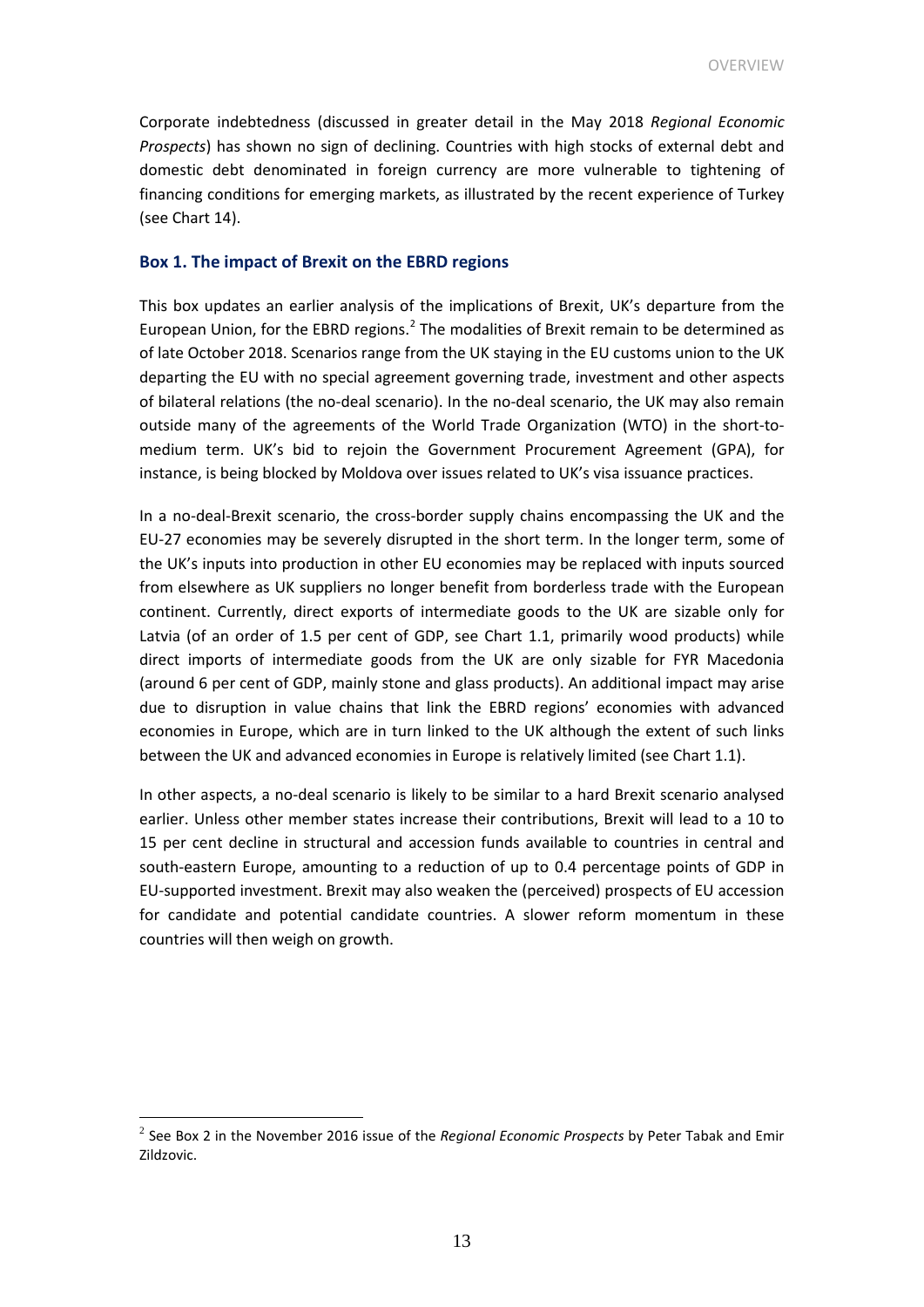

**Chart 1.1 Trade between the UK and selected economies, per cent of GDP**

Source: WITS, IMF and authors' calculations.

The reintroduction of customs border with the EU will lower the demand for EU exports of finished goods to the UK. The Slovak Republic and Hungary have exports to the UK with an estimated domestic value added of 1.5 to 3 per cent of GDP mainly in the automotive and machinery sectors. Poland and Lithuania also have sizable exports of food products, worth 1 to 2 per cent of GDP. Indirectly, lower exports from Europe's advanced economies to the UK will, in turn, affect demand for imports of intermediate goods from the EBRD regions. Lower purchasing power in the UK will further affect the UK's demand for imports (the National Institute of Social and Economic Research, NIESR, estimated annual real incomes in the UK to be around GBP 800 per person lower than in a no-Brexit scenario).<sup>[3](#page-13-0)</sup>

Cumulatively, the economic impact of a no-deal Brexit is projected to be largest for economies of south-eastern Europe, mainly through disruption to trade linkages encompassing the UK and other advanced economies in Europe, the impact on the EU accession reform momentum and a reduction in the EU structural and cohesion funds. Several years after a no-deal Brexit the level of GDP in this region is projected to be around five percentage points lower than in a no-Brexit scenario. For the Southern and Eastern Mediterranean, on the other hand, the impact of a no-deal Brexit is estimated to be limited to one percentage point of GDP, mainly on account of the trading partners in Europe being

<span id="page-13-0"></span> $3$  See NIESR (2018), "How much would a 'White Paper Brexit' cost the UK economy?" 1 August.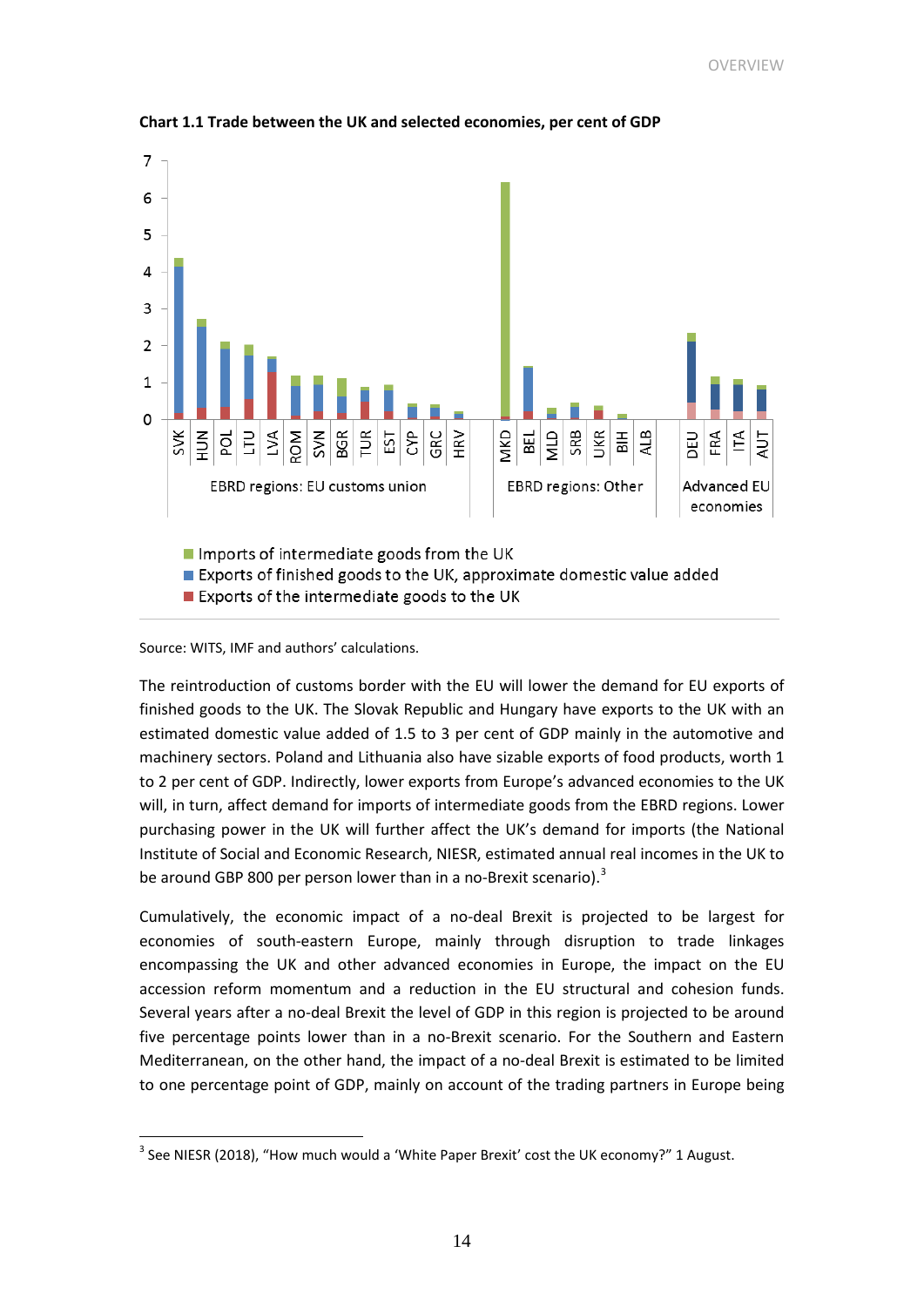negatively impacted. The estimated impacts are smaller in a scenario where the UK remains within the EU customs union.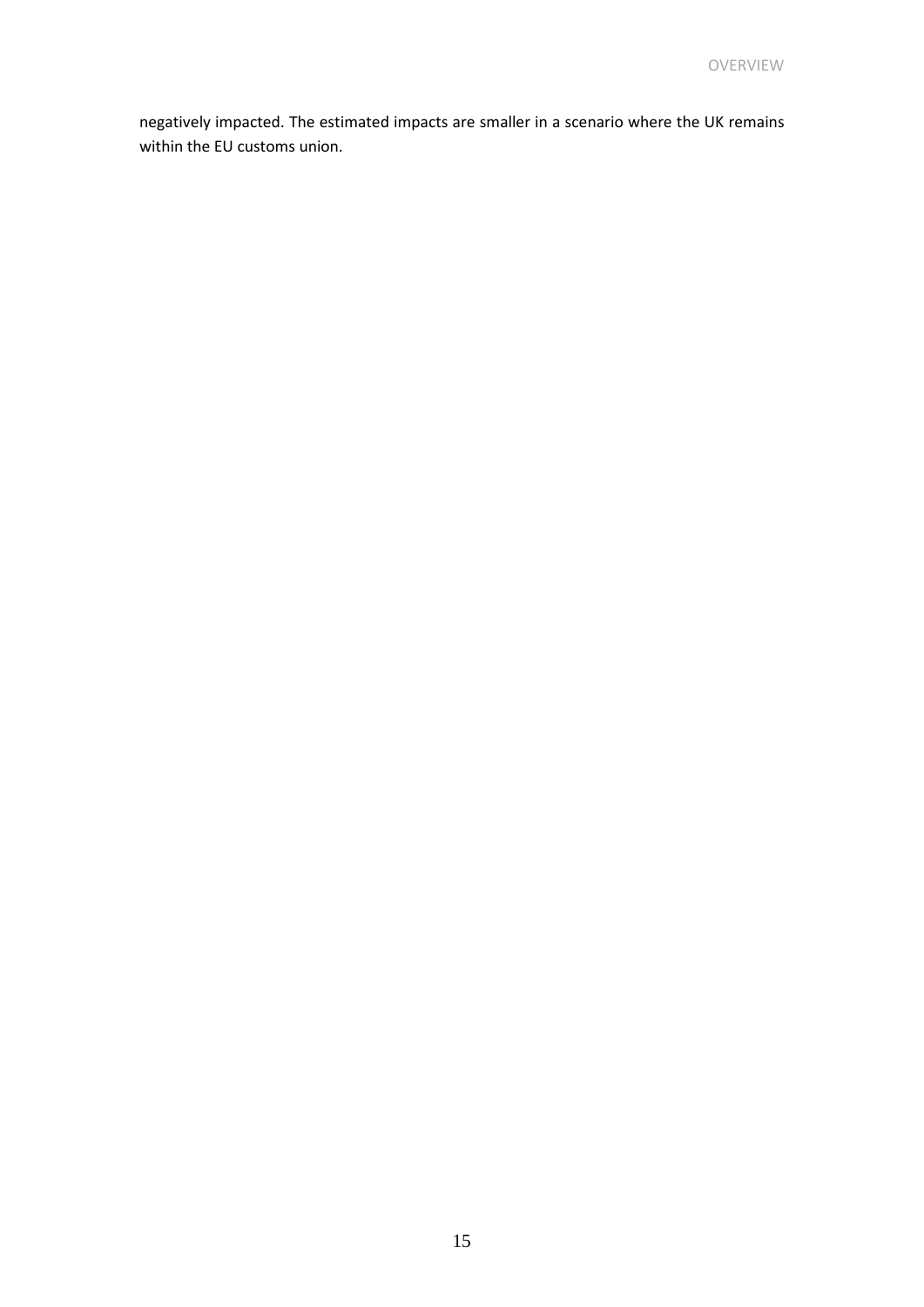### **Regional updates**

#### **Central Europe and the Baltic States (CEB)**

The CEB region remains at risk of overheating. During the first half of 2018, economic expansion accelerated to 4.7 per cent year-on-year growth, mostly driven by persistently robust private consumption, further recovered investment and the strongest European business climate in years. Labour shortages, in particular in the low productivity sectors, have induced strong growth in wages, which has negatively affected the region's international competitiveness. A solution to that could be greater automatization in the industry sector, which effectively could push companies to rethink their business models and ultimately lead to a positive shift towards higher value added production. Rising trade protectionism also constitutes a direct risk for export-oriented economies, in particular in the Slovak Republic and Hungary. GDP growth in the region is projected to normalise from visible overheating in 2019, slowing from 4.3 to 3.5 per cent, respectively. The dynamism of household consumption is likely to offset the negative growth impact of shortages of skilled labour, slower growth of global trade and softening EU business climate.

#### **Croatia**

The economic recovery has continued in 2018 but at a somewhat slower pace than in 2017. The Croatian economy expanded by 2.7 per cent year-on-year in the first half of 2018, on the back of stronger domestic demand, primarily that of households, while net exports contributed negatively due to a faster rise in imports than exports. Fiscal adjustment has continued but public debt remains high at 76 per cent of GDP (end-June 2018). Growth is projected to slow to 2.7 per cent in 2018 and 2.5 per cent in 2019. Risks to the projection are relatively balanced, with upside ones being the stronger than expected tourism revenues (with 2018 set to be another record high year) and faster utilisation of EU funds, and the downside ones relating to skilled labour shortages and the country's ailing food and retail giant, Agrokor. Despite high unemployment, labour is scarce in sectors such as tourism and construction, which might act as a drag on growth. In July 2018, Agrokor creditors approved a debt settlement, but there are still uncertainties surrounding the restructuring of the company, and negative spillovers to the rest of the economy cannot be excluded.

#### **Estonia**

Following the investment-led strong GDP growth recovery of 4.9 per cent in 2017, economic growth in Estonia slowed down to 3.5 per cent year-on-year in the first half of 2018. This growth deceleration has been largely induced by poor corporate investment, which was only marginally offset by higher investment expenditures of the public sector and households. At the same time, private consumption accelerated, presumably as the positive impact of the higher personal income tax exemption introduced in 2018 started to take effect earlier than expected. The favourable external environment has helped exports, but its positive net effect on GDP was effectively offset by the strong growth in domestic demand-driven imports. Economic growth is expected to decelerate to 3.6 per cent in 2018 and further to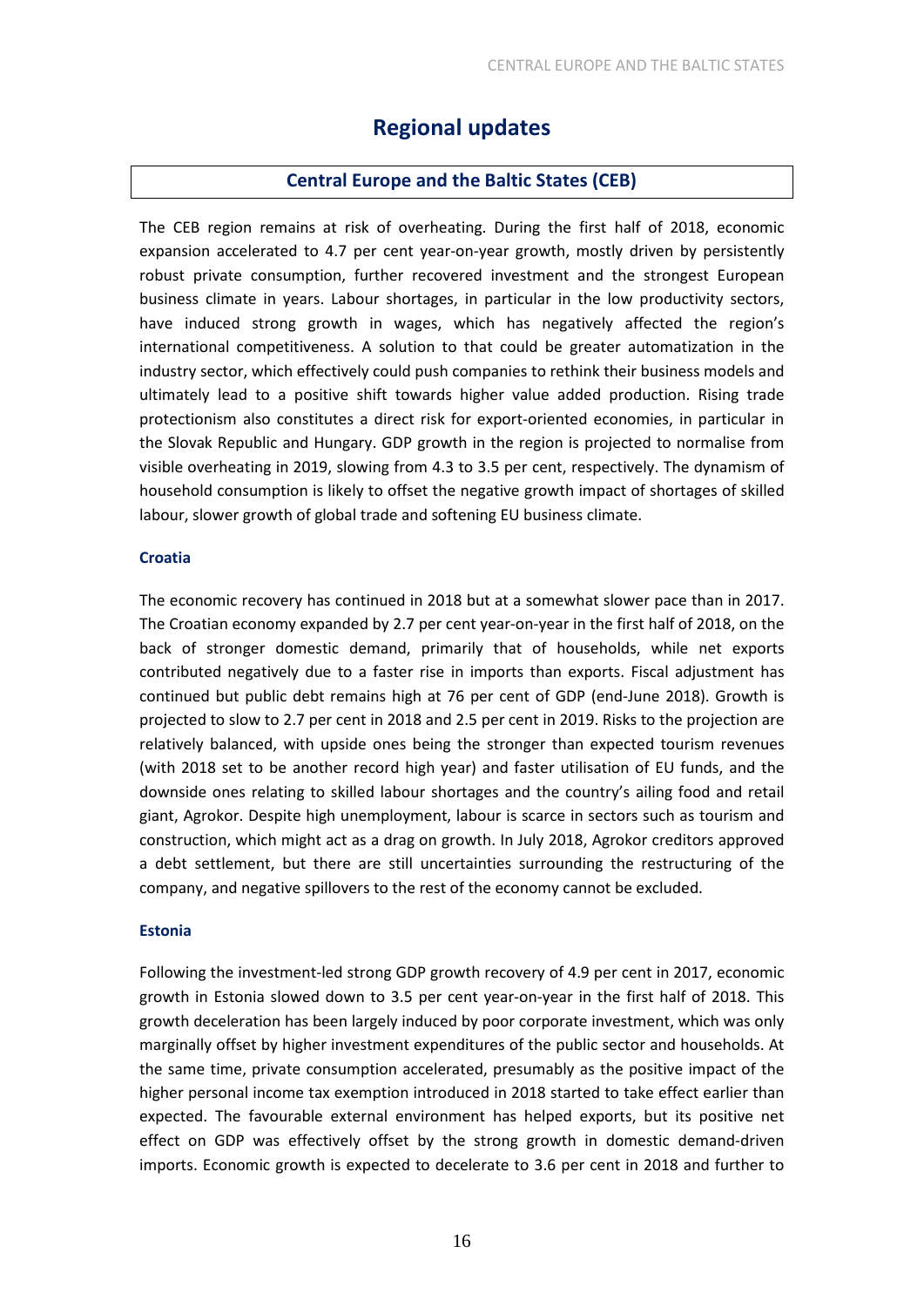3.0 per cent in 2019. Labour shortages have been increasingly seen as a major constraint on business investment and exports, in particular in relatively less productive sectors. In contrast, rising wages will likely further underpin strong household consumption, which will be only fractionally offset by the expected rise in inflation.

#### **Hungary**

In the first half of 2018, economic expansion in Hungary accelerated further to 4.7 per cent year-on-year, fuelled by the continuously strong domestic demand and double-digit investment growth. Despite strong exports, the net contribution of trade has been negative, as the recovery in investment has required a major increase in imports. Following almost eight years of contraction, credit growth to the private sector started to recover in mid-2017. In the first half of 2018, corporate credit grew by a healthy 10 per cent year-on-year. At the same time, household borrowing also went up, although by just 1.0 per cent year-onyear. The output gap is now fully closed and growth is expected to further remain above its potential and reach 4.3 per cent in 2018, before it slows down to 3.3 per cent in 2019. Strengthening credit to the private sector will further boost investment over the forecast horizon. Household consumption will also remain strong, although a rise in inflation may somewhat offset the ongoing increase in disposable incomes. The shrinking labour supply and potential turmoil in global trade constitute the main risks to the outlook, especially in the automotive industry. The government's gradual withdrawal from the public works scheme is expected to shift more workers towards the private sector, although more active labour market policies are required to bring more disabled, Roma and elderly people back to employment.

#### **Latvia**

GDP growth in Latvia accelerated further, to 4.7 per cent in the first half of 2018, underpinned by a rebound in investment and still-solid household consumption. Following two consecutive years of contraction, investment growth turned positive and registered double-digit growth in 2017 and in the first half of 2018. The surge in investment coincides with improved EU funds utilisation, as well as a recovery in private sector investment. The latter is mainly financed by companies' own funds, rather than credit growth, which remains subdued, partly because of the government's ambition to decrease the foreign share of deposits in Latvia's banking sector. New legislation to reduce transactions between Latvian banks and shell companies was approved in April 2018 as fallout of the ABLV bank failing after being accused of money laundering by the US authorities. Consequently, the share of foreign deposits dropped from 30 per cent in March to a record-low level at 20.5 per cent in August, while the aim of the government is to cut it to only 5 per cent of all deposits. While the law will likely have a negative impact on GDP growth in the short term, it is aimed at strengthening the resilience of the banking sector. GDP growth is expected to slow down to 3.9 per cent and 3.5 per cent, this and next year, respectively. In the short term, household consumption is forecast to remain solid, backed by higher wages and lower unemployment.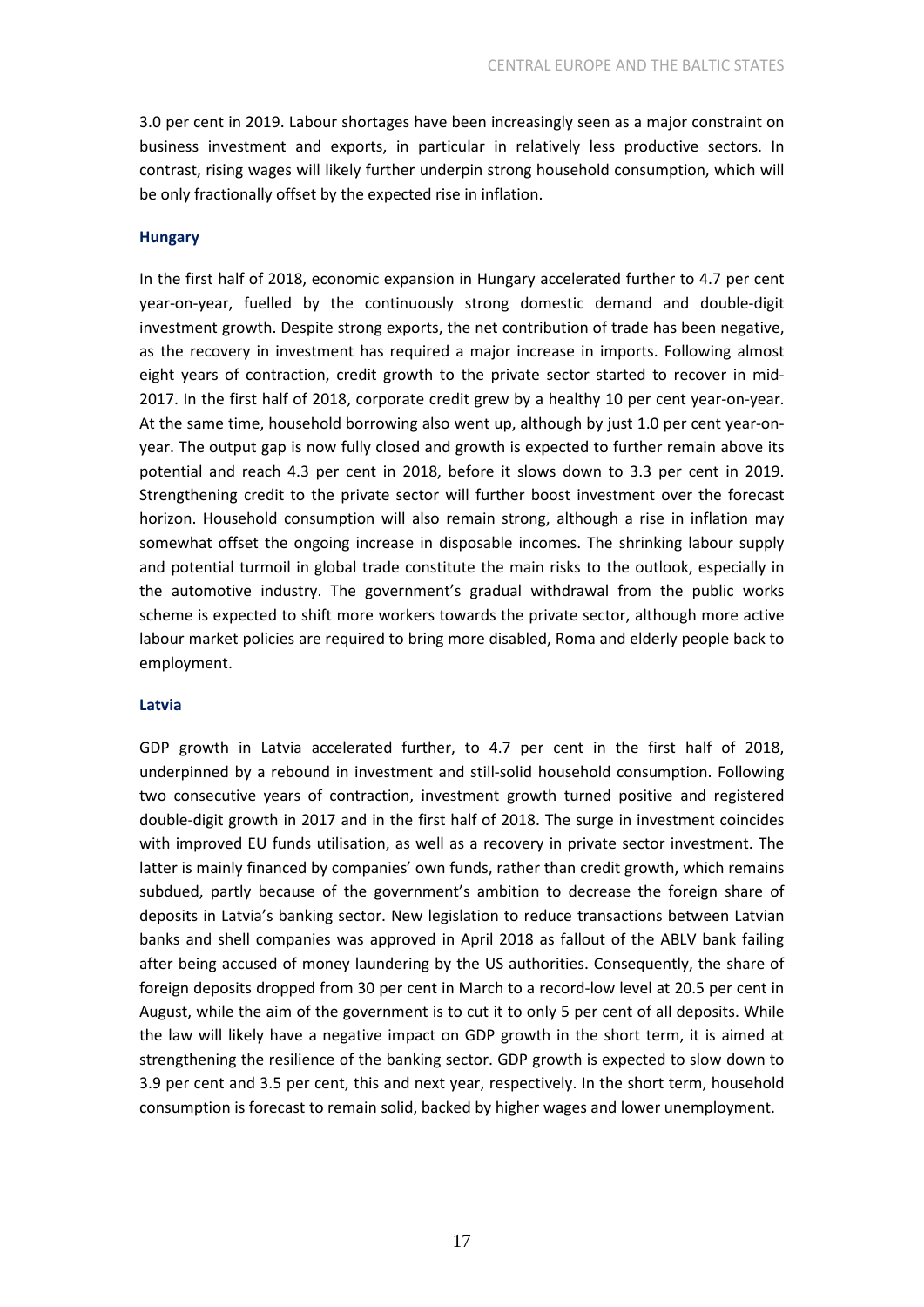#### **Lithuania**

Real GDP growth in Lithuania slowed down to 3.8 per cent year-on-year in the first half of 2018. Robust private consumption has been accompanied by an 8 per cent expansion in investment, which is expected to improve further, in line with the accelerated absorption of EU funds and a greater need for capacity expansion among manufacturers. Exports also showed a robust recovery, although their positive effect on GDP has been largely offset by an investment-led strong rise in imports. Rapid wage growth and a further tightening of the labour market will continue supporting robust private consumption. GDP growth is forecast to decelerate to 3.4 per cent in 2018, before it reaches 2.8 per cent in 2019. The expected weakening in external demand from Lithuania's major trading partners, amid an investmentled surge in imports, will result in a negative trade balance, and thus will weigh on GDP growth in the forecast horizon. The shrinking working-age population is expected to hurt businesses increasingly, which in turn may defer investment decisions, as the lack of skilled labour may not be easily replaced by machines. In contrast, the accelerated utilisation of EU funds will likely propel a rise in public investment. Strong wage expansion will have a diminishing effect on consumption, as a result of the savings' rate recovery after a slump of the latter from the already low level in 2016.

#### **Poland**

The Polish economy grew by 5.1 per cent year-on-year in the first half of 2018, amid continuously robust household consumption and improved investment, the latter growing at 6.0 per cent year-on-year. Public investment has been expanding for some years, while private sector investment has finally showed early signs of recovery since the second quarter of 2018, driven mainly by foreign-owned companies and in sectors such as machinery, technical equipment, tools and transport. The expansionary fiscal policy and improving labour conditions underpinned the solid household consumption growth. GDP growth may have peaked in mid-2018, but it is expected to remain robust over the forecast horizon. Amid increasing inflation, household consumption will likely soften to some extent, but the tightening labour market, noticeable largely in rising wages, will keep it at a high level. Investment is expected to continue its recovery, in particular in the public sector. The labour market is undergoing a major structural shift. Labour supply is falling due to aging, a decreased retirement age, and lower participation of women because of higher social benefits. A counter-balancing factor is a surge in immigration, mostly from Ukraine and Asia. On a net basis, labour issues constitute a limiting factor for almost 50 per cent of companies in Poland, according to the third quarter of 2018 European Commission business survey. While difficulties in employing new workers may be a factor in favour of greater automatization in about 16 per cent of companies, according to a local employment agency, the shortage of workers has already delayed investment plans. This is especially visible in the construction sector. A possible delay in the recovery in private investment of domestic companies constitutes a downside risk to GDP growth. Global trade disruptions contribute also to that uncertainty. As a result, GDP growth in 2018 is forecast to reach 4.7 per cent in 2018 before it slows down to 3.6 per cent in 2019.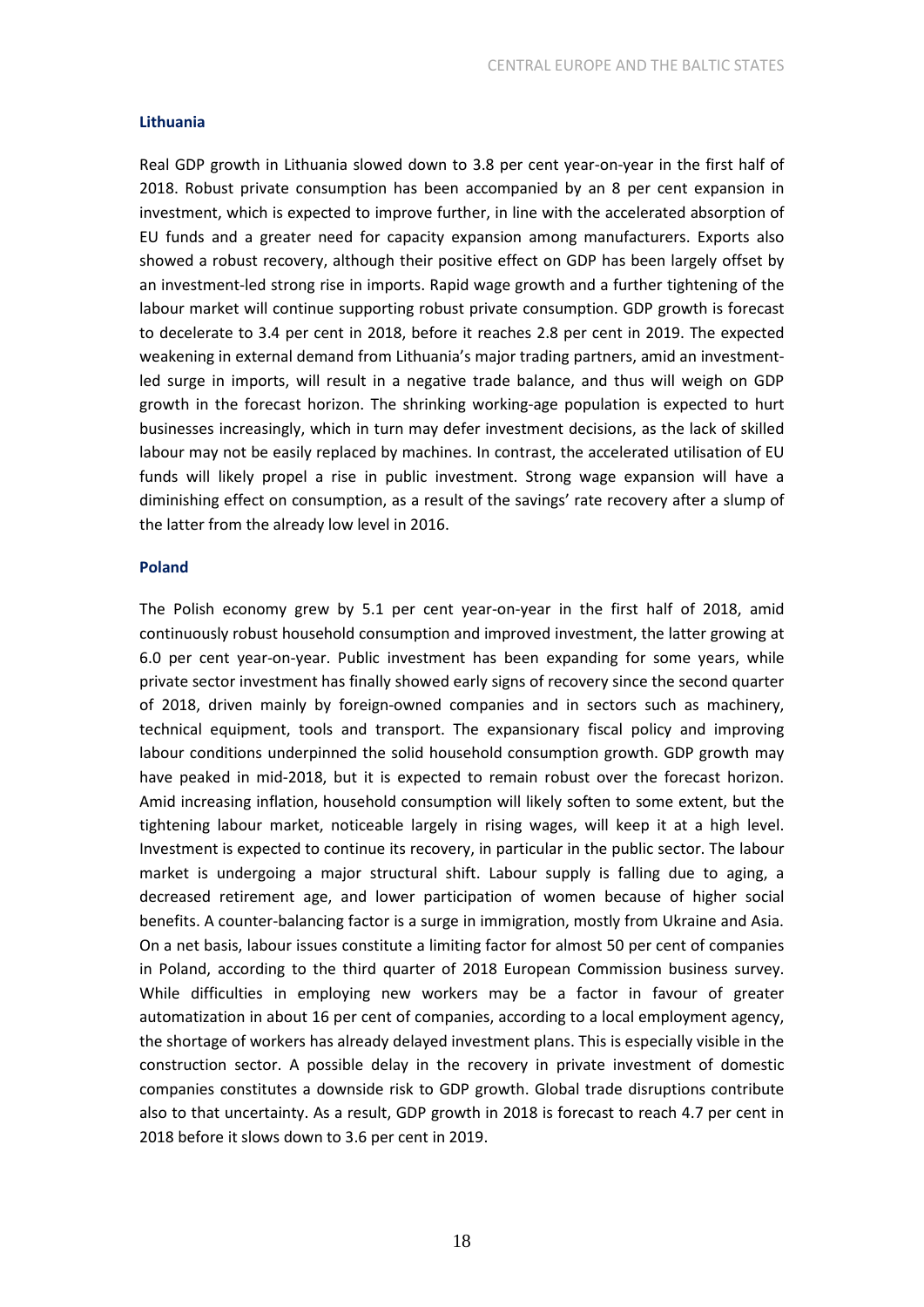#### **Slovak Republic**

The economic expansion in the Slovak Republic accelerated to 3.9 per cent year-on-year growth in the first half of 2018. While household consumption remained strong, it was investment, at a double-digit growth rate, that made the largest positive contribution to GDP growth. Exports are benefiting from strong external demand and extended production capacity in the car industry. While the unemployment rate has been below 7 per cent since mid-2018, the share of long-term unemployed still stands at 63 per cent of the total unemployed, which is one of the highest rates in the EU. The high levels of structural unemployment and skills mismatch exacerbate the already-persisting labour shortages, which have ballooned over time, largely triggered by significant gaps in the quality of education. GDP growth is forecast to reach 3.9 per cent this year and 4.0 per cent in 2019. Investment is expected to remain solid, underpinned by the accelerated EU funds utilisation and a further expansion of production capacities in the car industry. Labour shortages will contribute to rising nominal wages and, as a result, household consumption will remain strong, only slightly held back by growing inflation. On the downside, rising trade protectionism in the global economy constitutes a direct risk for the export-oriented Slovak economy. Long-term growth will strongly depend on ultimate solutions to structural challenges, in particular in the labour market.

#### **Slovenia**

The economy continued to expand strongly in the first half of 2018 (by 4.2 per cent year-onyear), although a bit slower than in 2017 (4.9 per cent). The growth was driven by domestic demand, underpinned by both higher investment and private consumption. While export performance remained strong, imports continued to catch up. Stronger growth led to a fall in the unemployment rate to below 6.0 per cent in the first half of 2018 and to labour shortages becoming more prevalent. This year Slovenia has exited the Macroeconomic Imbalances Procedure and the improvement in the general government balance has continued. However, public debt remains high at 73 per cent of GDP (end-June 2018), and there is a need for structural reforms in areas such as a sustainable public wage system motivating employees, and also in others linked to the ageing of the society, including pensions, health care, long-term care and education (especially life-long learning). Economic growth is likely to moderate in the short term, to 4.2 per cent in 2018 and 3.3 per cent in 2019, as the temporary effects of the new EU funding cycle subside and the economy reaches its potential. While downside risks come from possibly weaker demand from Slovenia's main trading partners, as well as slow pace of structural reforms and privatisation, a stronger than envisaged government investment cycle and growth in private consumption could push up growth rates above projections.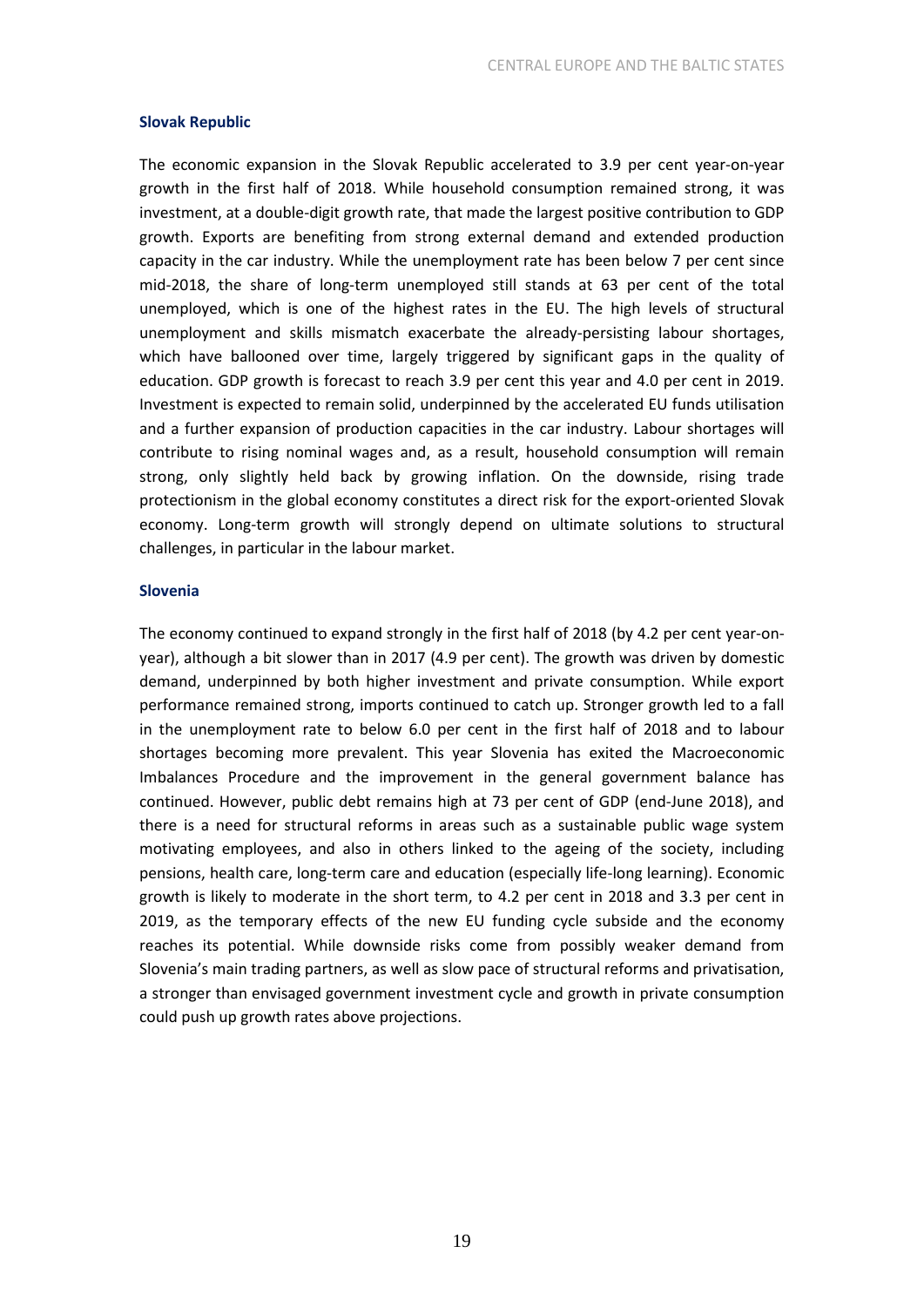#### **South-Eastern Europe (SEE)**

The south-eastern European region is showing robust growth so far in 2018. A modest recovery is occurring in FYR Macedonia, the one country that failed to show any growth in 2017. Neighbouring Serbia is showing its strongest growth rate for some years while other economies in the Western Balkans are also expanding at a healthy rate. Confidence and investment are returning to the Greek economy following the successful conclusion of the economic adjustment programme in August 2018, and growth in the first half of the year exceeded 2 per cent. The Cypriot economy is also continuing its strong post-crisis recovery, and Bulgaria and Romania are also performing well though signs of overheating are becoming apparent in the latter. Overall, the SEE region is projected to grow at 3.5 per cent in 2018 and 3.2 per cent in 2019.

#### **Albania**

Robust economic growth has continued into 2018. GDP growth accelerated in the first half of 2018 to 4.4 per cent year-on-year, driven primarily by private consumption. Investment also made a positive contribution to growth, although the construction of the major energy projects, namely the Norwegian investment in hydropower plants on the river Devoll and the Trans Adriatic Gas Pipeline (TAP), continued to slow down following a peak in the first half of 2017. Electricity production was strong, fuelled by heavy rainfall particularly during the second quarter, following a prolonged drought in the second half of 2017, which triggered high electricity imports. Further monetary easing has occurred amid a strengthening currency. Inflation has stayed below the central bank's target of 3 per cent, averaging 2.1 per cent in the first eight months of 2018. In response, the Bank of Albania made another cut to its key policy rate by 0.25 percentage points in June 2018 to 1.0 per cent, a new historical low. Meanwhile the lek has been appreciating against the euro in recent years, and particularly during 2018, providing a further justification for the policy rate cut. This reflects the ongoing de-euroisation policy initiative of the central bank in the financial sector, as well as the capital conversion of some banks. Some unrecorded crossborder activities may also be contributing to the appreciation pressures. In early June 2018 the Bank of Albania intervened in the market to dampen these pressures. The short-term outlook remains positive but risks remain. We expect growth of 4.0 per cent in 2018 and 3.9 per cent in 2019, with private consumption and investment being the main drivers of growth.

#### **Bosnia and Herzegovina**

Moderate growth has continued into 2018 as the economy grew in the first half by 2.9 per cent year-on-year. Services, and particularly domestic trade, continued to be the main growth driver, supported by private consumption. Industry also performed well, following the good performance of the previous year. Investment levels recovered after a slowdown in 2017, as adoption of the law on an increase of the fuel excise duties in late-2017 paved the way for a resumption of infrastructure financing. However, reforms have slowed down in 2018 in advance of the general elections held in early October, and the latest review of the International Monetary Fund (IMF) programme has been on hold because of concerns over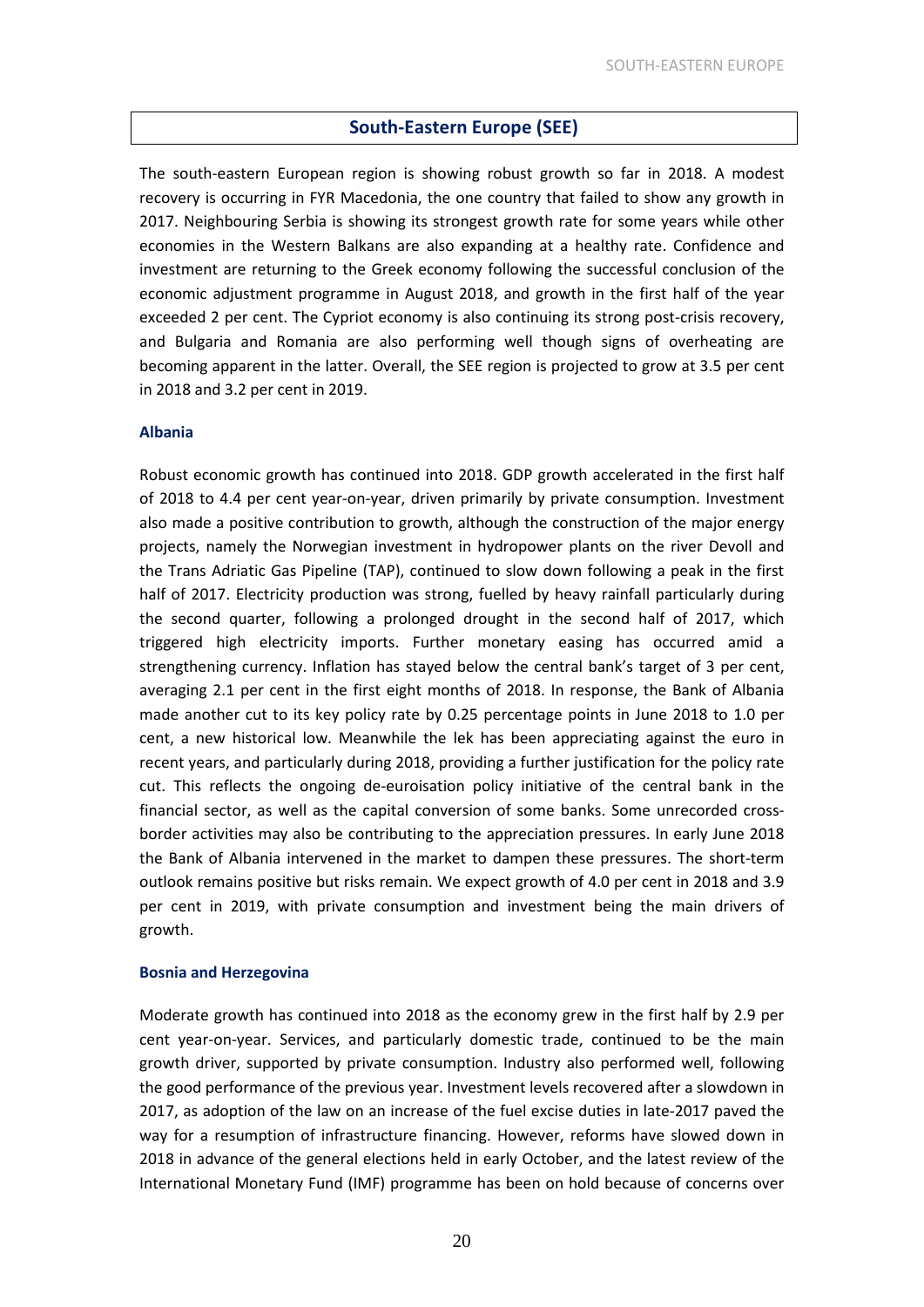new spending proposals in both entities. Further growth is expected in the short term, but downside risks are significant. The economy is projected to grow by 3.0 per cent in 2018 and 3.5 per cent in 2019. Investment in public roads is expected to play a more growthsupportive role in the coming period. Nevertheless, uncertainty associated with the aftermath of the general elections in October 2018 and the stalling, or even possible reversal, of reforms remain important downside risks.

#### **Bulgaria**

The Bulgarian economy has been growing robustly at 3.8 per cent in 2017 and 3.4 per cent in the first half of 2018. Household consumption has been the main source of growth over this period, driven by a tightening labour market. Growth was also supported by rising investment, helped by the growing disbursement of EU funds since the second half of 2017. Meanwhile, net exports have weighed on growth as strong private consumption has pushed up imports. Government spending has remained constrained as the government posted a budget surplus in 2017 and in the first three quarters of 2018. Household consumption and investment are expected to drive growth over the next two years, while prudent fiscal policy will limit the contribution from government spending. GDP growth is projected at 3.6 per cent in 2018 and 3.4 per cent in 2019. Key risks to the outlook are: prolonged weakness in major trade partners, not least Turkey; a possible exacerbation of current labour shortages; and worsening of investor sentiments towards emerging markets.

#### **Cyprus**

A major economic recovery in Cyprus is continuing. After GDP growth in 2017 of 4.2 per cent, the positive trend has continued into 2018 with growth in the first half of 2018 estimated at 3.9 per cent year-on-year, mainly driven by private consumption and net exports. After double-digit rises in the previous two years, tourist arrivals in the first eight months of 2018 increased by 8 per cent, as Cyprus is continuing to benefit from instability elsewhere. Meanwhile, unemployment has dropped to single-digit levels, reaching 7.3 per cent in June 2018. After a few years of declining prices, inflation returned to the economy, averaging 0.7 per cent in 2017 (HICP) and 0.4 per cent in the first eight months of 2018. Fiscal performance has remained strong and the government reached an overall surplus in 2017 of 1.8 per cent of GDP, helping to drive down general public debt to below 100 per cent of GDP by the end of 2017. Cyprus's credit ratings have further improved with the latest upgrade by Standard & Poor's in September 2018 from BB+ to BBB-, lifting the country back to investment grade for the first time since the crisis. We expect strong growth to continue in the short term, and we have upgraded our growth forecast for 2018 to 3.9 per cent, moderating slightly to 3.5 per cent in 2019.

#### **FYR Macedonia**

Following a period of economic stagnation, GDP began to recover in the second quarter of 2018. Overall GDP growth in the first half of 2018 was 1.6 per cent year-on-year. Economic activity was mainly driven by services, and particularly domestic trade, but an extremely poor performance of the construction sector was again a significant drag on growth,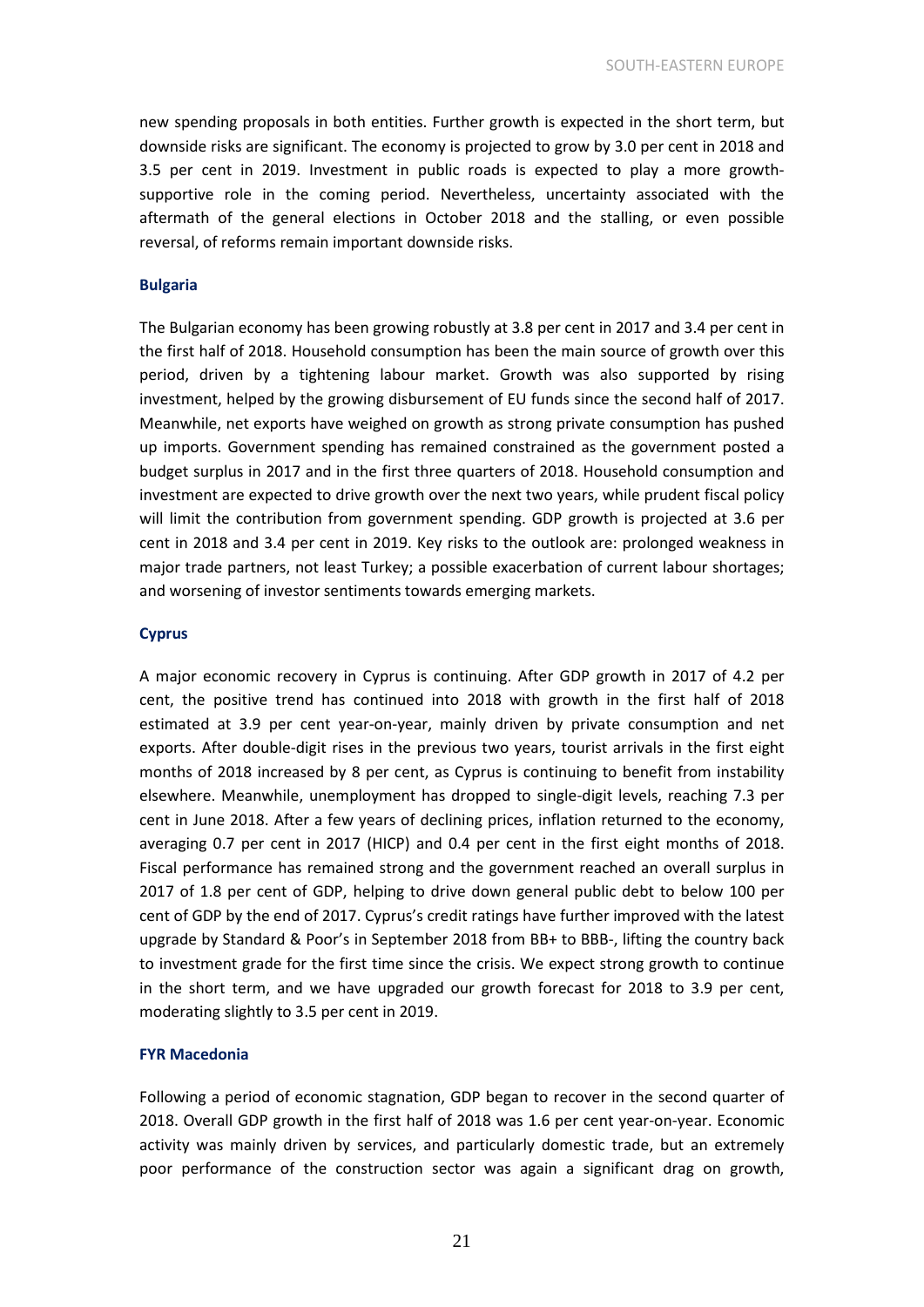reflected in another drop in gross capital formation compared to the same period of the previous year. Private consumption and net exports both increased, with gross exports rising by 26 per cent, helping to keep the current account deficit at just 1.0 per cent of GDP in 2017. The central bank cut its long-term policy rate by 0.25 percentage points to 3.0 per cent in March 2018. Inflation turned positive in 2017 after three years of price declines and averaged 1.5 per cent in the first eight months of 2018. A further rise in exports is also expected in the short term, following last year's strong performance, in light of the improved economic prospects in the European Union (EU), the country's key trading partner. As a result, the 2018 forecast for growth is 2.0 per cent, with a moderate increase to 3.0 per cent in 2019. However, the forecast has a significant downside risk, which is the possibility of a resumption of political turbulence and uncertainty if progress in resolving the name dispute is not maintained.

#### **Greece**

The economic recovery that began in 2017 has continued into 2018. GDP growth in 2017 of 1.5 per cent has been followed this year by an acceleration in growth in the first half of 2018 of 2.2 per cent year-on-year, with continued improvements in exports, by far the main driver of growth. Private consumption has also had a positive contribution to growth during 2018, but government spending has declined in the first half of the year, as has investment. Nevertheless, investor confidence has been boosted by Greece's successful exit on schedule in August 2018 from its economic adjustment programme, following a sustained period of reforms. Further debt relief measures have been granted to help ensure debt sustainability over the medium term. Financial sector stability is improving but asset quality remains a concern as the banking system is still burdened by an exceptionally high level of nonperforming loans (NPLs). The systemic banks are addressing the problem using a variety of tools and according to targets agreed with the Bank of Greece. Unemployment has fallen to 19.1 per cent as of June 2018, the lowest level since mid-2011. Short-term growth is projected at 2.2 per cent in 2018 and 2.3 per cent in 2019. The economic recovery is conditional on sustained reforms through the post-programme period. Any backtracking in reforms or increased uncertainty about the policy direction of the country could damage investor confidence and lower growth prospects.

#### **Kosovo**

Robust growth has continued into 2018 with overall output rising 4.2 per cent year-on-year in the first half of the year. Growth was mainly investment driven, as construction of some of the key transport infrastructure progressed, although private and government consumption were also positive contributors to growth. Inflation averaged 0.6 per cent in the first eight months of 2018, while fiscal policy has remained moderate, as the government has stuck to a prudent fiscal path. Public debt also remains exceptionally low by regional standards at just 17 per cent of GDP by the end of 2017 (excluding debt related to the Yugoslav era). Further growth is likely in the short term. We are slightly increasing our 2018 GDP growth forecast to 4.0 per cent (from 3.7 per cent), with the same projection also in 2019. Growth will be supported by a more favourable external environment and hence higher remittances and exports, as well as an anticipated continuation of investment, including in public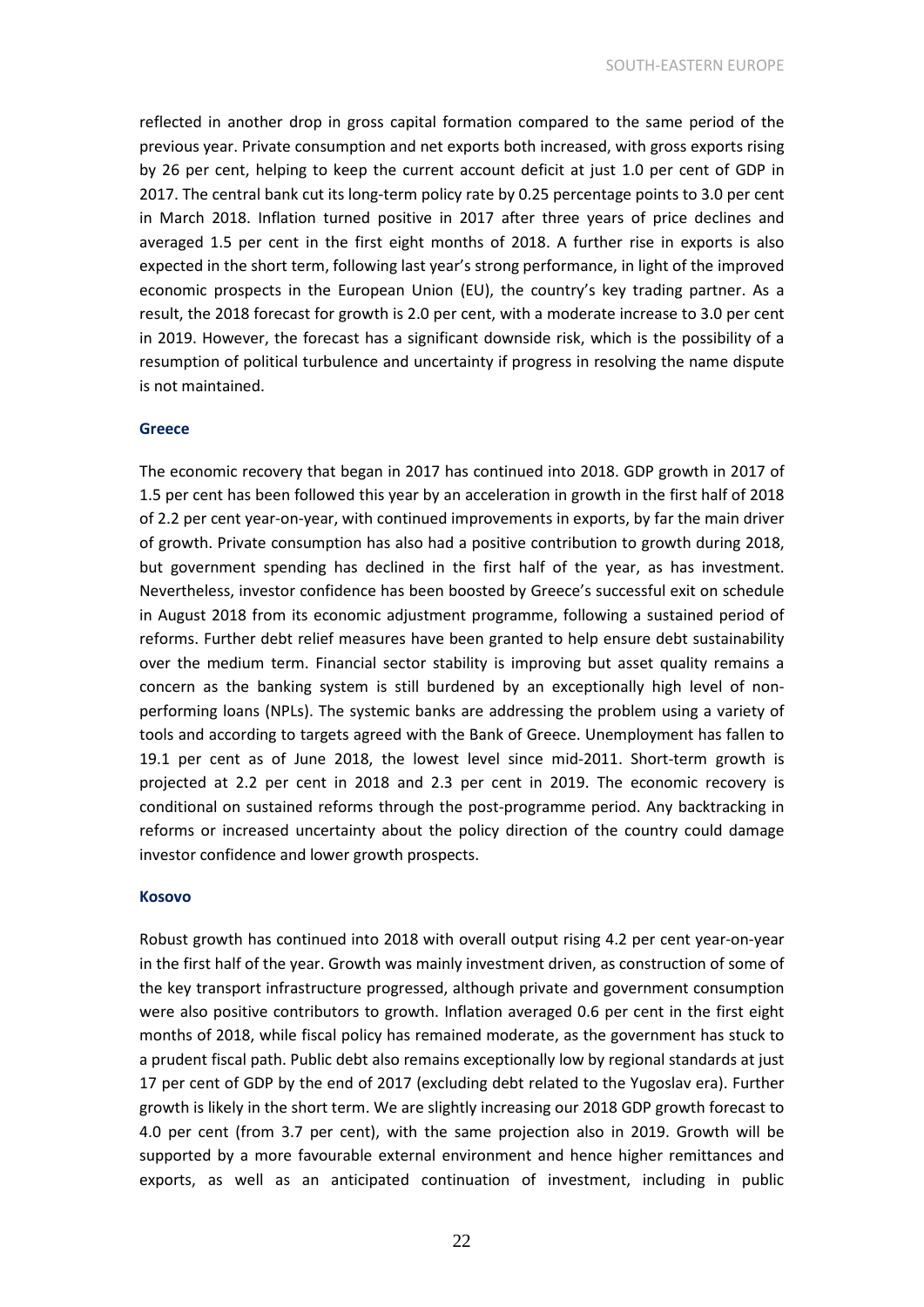infrastructure. Future growth may also depend on the pace of implementation of the planned new 500 MW thermal power plant, which would represent the biggest investment project in the country.

#### **Montenegro**

After exceeding expectations in 2017 and growing by an estimated 4.7 per cent, the Montenegrin economy has continued to power ahead in 2018, with growth in the first half of 2018 estimated at 4.8 per cent year-on-year. This growth was mainly driven by investment, particularly in the priority section of the highway connecting the Montenegrin coast with Serbia (financed by the Chinese Exim Bank and implemented by the Chinese CRBC), as well as in some flagship tourism developments on the coast. Private consumption has also grown strongly, driven by a relatively high rate of lending. However, high imports, as a component of both investment and private consumption, have been fuelling a large trade deficit (of almost 19 per cent of GDP in 2017) and acts as a drag on growth. Tourist arrivals in the first eight months of 2018 were up by 12 per cent year-on-year, with a continued rise of visitors from the EU, boosted by new airline connections. The government has begun implementing a medium-term fiscal adjustment strategy in order to address the sustainability of the public finances, which is seen as one of the country's biggest risks. In April 2018 the government placed a seven-year, €500 million Eurobond at 3.375 per cent, a record low rate for the country, implying a positive reaction from the financial markets for the recent fiscal consolidation measures. However, further financing will be needed in the coming years to meet significant Eurobond redemptions in the period 2019-21. We are increasing our 2018 growth forecast to 4.2 per cent, with a slightly moderation to 3.0 per cent in 2019 mainly on the grounds of the further investment in the main highway. The main risks include the high level of public debt and limited fiscal space.

#### **Romania**

Following a growth rate of 7.3 per cent in 2017, one of the highest rates in the EU, the economy is slowing down in 2018 with GDP growing by 4.0 per cent year-on-year in the first half of the year. Private consumption has been making the highest contribution to growth, driven by the tightening labour market and continuing loose fiscal policies. Investment growth has also increased as a result of increased absorption of EU funds. Signs of overheating have appeared in the form of a widening trade deficit, pushing the current account deficit to 3.4 per cent of GDP at the end of 2017, and inflation which peaked at a 5 year high of 5.4 per cent in June 2018. A fiscal stimulus has pushed the budget deficit to 2.9 per cent of GDP in 2017, with a further deficit recorded so far in 2018. GDP growth is projected to moderate to 4.2 per cent in 2018 and 3.6 per cent in 2019, due to weakening impact of the policy stimulus and tighter monetary policy, although it will continue to be supported by investment linked to EU funds and consumption linked to the tightening labour market. Downside risks to the outlook include further worsening of labour shortages, domestic political and reform uncertainty and changing global investor sentiment towards emerging markets.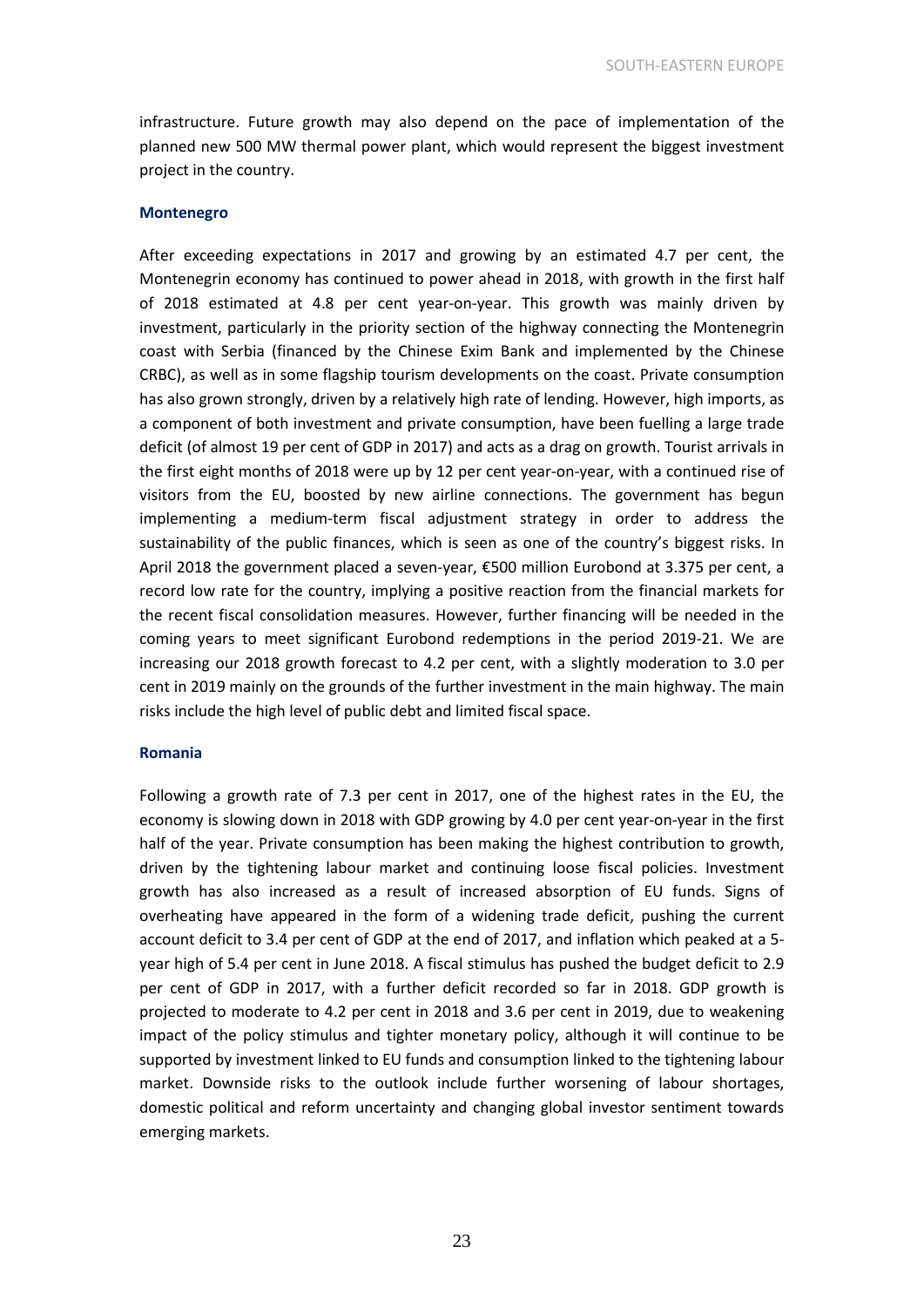#### **Serbia**

After a modest growth in 2017 (of almost 2 per cent), the economy expanded by 4.9 per cent year-on-year in the first half of 2018 on the back of stronger domestic demand, primarily higher investment. Private consumption also kept recovering, while imports, on the other hand, continued outpacing exports. Fiscal performance has remained strong. The budget stayed in surplus in the first half of the year and public debt kept falling (to around 60 per cent of GDP at end-June). In July 2018, Serbia signed a 30-month Policy Coordination Instrument (PCI, a new non-financing instrument) with the IMF, focusing on fiscal, structural and institutional reforms, and monetary and financial sector policies, all of which are key to sustaining the current high growth rates. The economy is projected to expand by 4.2 per cent this year and to slow down to 3.5 per cent in 2019. Faster growth is to be supported by further strengthening of consumption and investment. The risks to the projection are balanced and mainly relate to the implementation of reforms envisaged under the IMF's PCI and the further pace of Eurozone growth.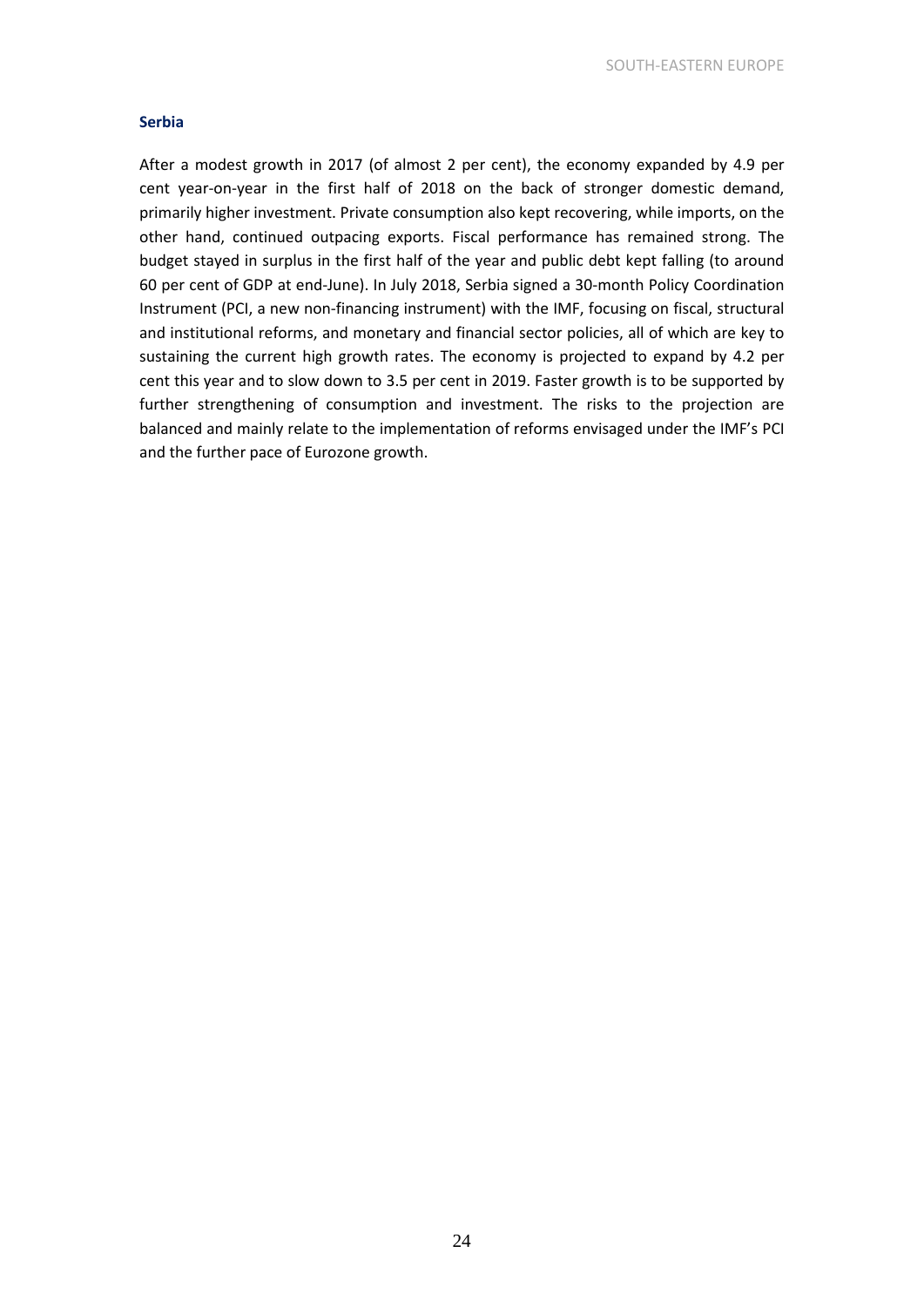#### **Turkey**

The Turkish economy grew by 7.4 per cent in 2017 and 6.2 per cent year-on-year in the first half of 2018, on the back of various stimuli provided by the government, including an expansion of the Credit Guarantee Fund (CGF) and several major public infrastructure projects. However, leading indicators suggest that the overheated economy has entered a sharp slowdown in the second half of 2018.

The Turkish lira has been extremely volatile over the past year. A lack of domestic policy clarity and geopolitical tensions, in the context of tightening of the US monetary policy and a stronger US dollar, saw the lira at one point lose over 40 per cent of its value against the dollar since the start of 2018. A series of sharp interest hikes by the Central Bank of Turkey, alongside the adoption of the New Economic Programme (NEP) and a recent rapprochement in relations with the US, seem to have stabilised the lira. Nevertheless, the economy's heavy dependence on foreign capital means that the lira remains vulnerable. Meanwhile, the passthrough effect from the lira's depreciation and stimulus-driven consumption growth pushed inflation to a 15-year high of almost 25 per cent in September 2018.

Economic rebalancing forced by the weak lira should help reduce large external imbalances, which arose as consumption-driven growth resulted in a rapid growth in imports, driving the current account deficit to 6.5 per cent of GDP by Q2 2018. Lately, the weak lira has led to a significant improvement in the external trade position, in turn reducing the current account deficit. However, the short term external financing requirement remains high, in excess of 25 per cent of GDP.

The banking system, often considered a key anchor of the economy, is under growing stress. The depreciation of the lira has hit banks' capital, and their asset quality may be impacted by both their exposure to corporates with large FX liabilities, and the effect of increased interest rates on corporate and household balance sheets, particularly as the economy slows. The Banking Regulatory and Supervisory Authority has introduced several measures to address the issues faced by banks, but there are concerns about the impact of these measures on balance sheet transparency, and confidence in the system.

The lira's depreciation and interest rate hikes will continue to impact consumption and investment in the short term, although rebalancing should see net exports make an increasing contribution to growth. A sharp slow-down in the second half of the year is expected to bring annual growth in 2018 down to around 3.6 per cent, with a growth rate of around 1.0 per cent expected in 2019. The key risk to the outlook is uncertainty regarding the banking sector but other risks include the direction of economic policy and further depreciation of the lira.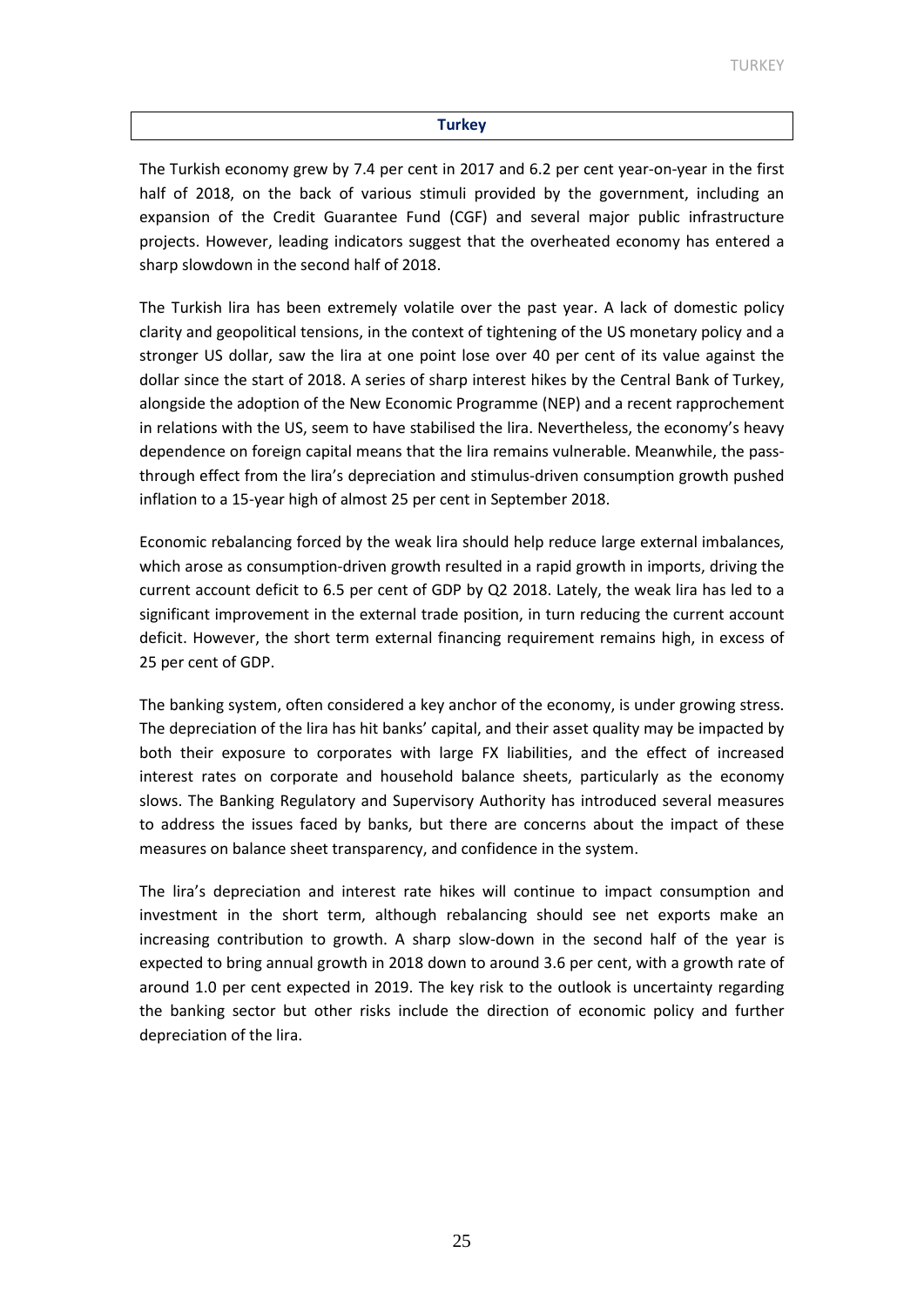#### **Eastern Europe and the Caucasus (EEC)**

The EEC region as a whole remains on the course of economic recovery, despite signs of growth moderation in some of the economies. On balance, the external economic environment remains conducive for the EEC countries. Strong export receipts and foreign exchange capital inflows are supporting the regional currencies which have remained broadly stable in the first ten months of the ongoing year. Consumption is expanding, backed by strong inflows of remittances and growth in real wages, among other factors. Thanks to deft monetary policy management, inflationary pressures remained under control even in the face of growing consumption spending in most of the regional peers. The EEC region is forecast to grow by 3.1 per cent in 2018 and 3.2 per cent in 2019, contingent on a non-intensification of geopolitical and political tensions, a continued positive regional economic backdrop and other country-specific factors.

#### **Armenia**

Armenia's economy is growing rapidly. Following a near stagnation in 2016, real GDP growth accelerated from 7.5 per cent in 2017 to an estimated 8.3 per cent year-on-year in the first half of 2018. Household consumption, capital investment and exports all contributed strongly to economic growth. Capital investments increased by 7.7 per cent in 2017 after eight years of decline (with the exception of 2015) and picked up further to an estimated 14.7 per cent year-on-year growth in the first half of 2018. The growth of money transfers from abroad continued in the first eight months of 2018, although at a more moderate rate of 4.9 per cent year-on-year. Inflation has been gradually accelerating closer to the central bank's inflation target, standing at 2.6 per cent in the first nine months of 2018. Meanwhile, the Central Bank of Armenia has been able to maintain the policy rate at the lowest level since the beginning of 2010. The loan portfolio of commercial banks expanded by 10.2 per cent in 2017 and by a further 11.3 per cent in January-September 2018. Thus far, the pace of growth has been largely unaffected by the political uncertainty, while governance reforms initiated after the "Velvet Revolution" are expected to provide a stimulus to the economy. We forecast Armenia's real GDP to grow by 5.5 per cent in 2018 and by 5.0 per cent in 2019. At the same time, weak agricultural outturns might weigh down growth this year. The volume of agricultural output contracted by 4.8 per cent year-on-year in the first nine months of 2018. Conflict in the Nagorno-Karabakh region poses a risk to the growth outlook.

#### **Azerbaijan**

The ongoing slow economic recovery in Azerbaijan is supported by the higher oil price and macroeconomic stabilization measures. GDP grew by 0.8 per cent year-on-year in the first nine months of 2018 following 0.1 per cent growth in 2017. Non-oil GDP expanded by 1.0 per cent year-on-year in the first nine months of 2018 with the help of output growth in non-oil industry, agriculture, transportation, retail trade and information and communication services. Overall capital investment is in the fifth consecutive year of decline, although in the non-oil sector investment in fixed assets has posted growth in the first nine months of 2018. External balances are improving due to the recovery in the oil price. In the first half of 2018, the current account surplus was driven by a 41.1 per cent year-on-year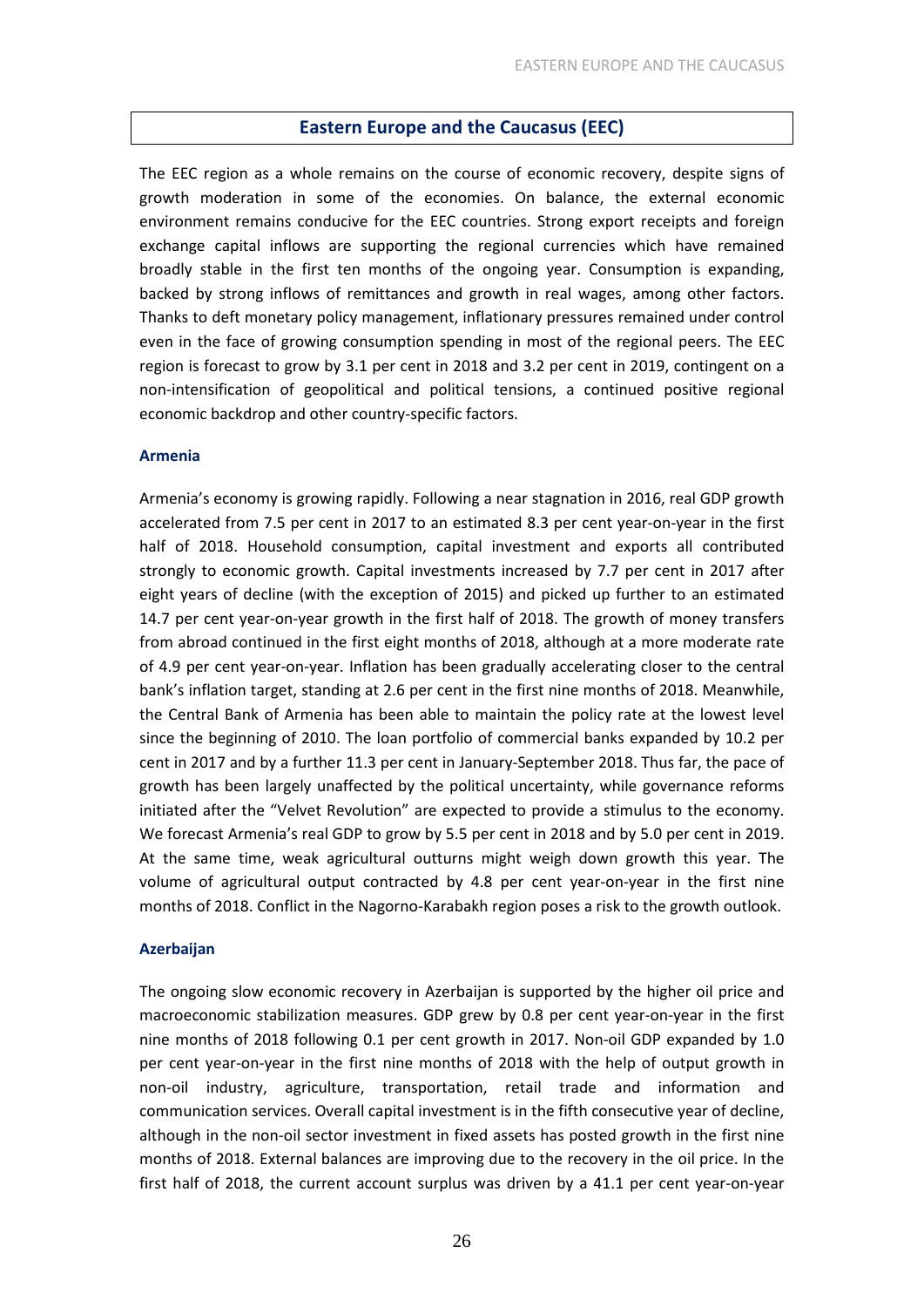increase in export receipts from the oil and gas sector. As of the third quarter of 2018, the combined assets of the State Oil Fund of Azerbaijan (SOFAZ) and of the foreign exchange reserves of the Central Bank of Azerbaijan stood at US\$ 44.5 billion, up by 8.2 per cent compared to the end-2017 level. The manat exchange rate against the US dollar has been stable since April 2017 despite the positive oil price trend. Inflation decelerated from 12.9 per cent in 2017 to 2.6 per cent year-on-year in the first nine months of 2018, paving the way for looser monetary policy. The refinancing rate was lowered three consecutive times, from 15 per cent in the beginning of the year to 10 per cent in June 2018. The new fiscal rule is expected to reduce pro-cyclicality and further improve fiscal discipline starting from the next year. Strategic energy projects are reportedly on track with a number of milestones achieved in 2018. The ongoing expansion of gas production and export capacity is supportive of the growth outlook, which is projected at 1.5 per cent in 2018 and 3.5 per cent in 2019. On the other hand, the remaining vulnerabilities in the banking sector are a drag on the economic recovery. Conflict in the Nagorno-Karabakh region also poses a risk to the growth outlook.

#### **Belarus**

In Belarus, economic growth gained pace at the start of 2018 but moderated somewhat in the following months. After a 2.4 per cent growth in 2017, real GDP growth accelerated to 5.2 per cent year-on-year in the first quarter of 2018. By the end of the third quarter the rate of growth slowed, although it remained relatively brisk at 3.7 per cent year-on-year. Strong external demand and expanding household consumption contributed to broad-based growth. In the first nine months of 2018, output increased in all production sectors except agriculture where it declined by 1.6 per cent year-on-year. Services accounted for around 60 per cent of gross value added as of the first half of 2018, with the ICT and hospitality sectors demonstrating above-10 per cent real growth rates in this period. Real wages and disposable incomes increased by 12.6 per cent year-on-year and 7.8 per cent year-on-year respectively in the first eight months of 2018. In the same period, export of goods from Belarus went up 18.3 per cent in US dollar terms, with flows to the EU market increasing by 43.0 per cent year-on-year and representing 31.4 per cent of total. Inflation declined further to 4.8 per cent year-on-year in the first nine months of 2018 from an average of 6.0 per cent last year. The exchange rate has remained stable. The National Bank of the Republic of Belarus lowered the refinancing rate further from 11 per cent at the end of 2017 to 10 per cent in June 2018. We forecast Belarus's real GDP to grow by 3.0 per cent in 2018 and by 2.5 per cent in 2019. Growth prospects continue to depend on the extent of structural reforms and on the ability to expand the private sector's role in value creation.

#### **Georgia**

Georgia's growth momentum has been generally vigorous since 2017 but is showing early signs of a slowdown in recent months. The economy grew by 5.0 per cent in 2017, rising to an estimated 5.4 per cent year-on-year in the first half of 2018. Preliminary estimates by the statistical authorities suggest that real GDP growth slowed to 4.8 per cent year-on-year in first eight months of 2018, including 2.0 per cent year-on-year growth in August. Growth in the first half of 2018 was driven by trade, real estate activities, manufacturing and financial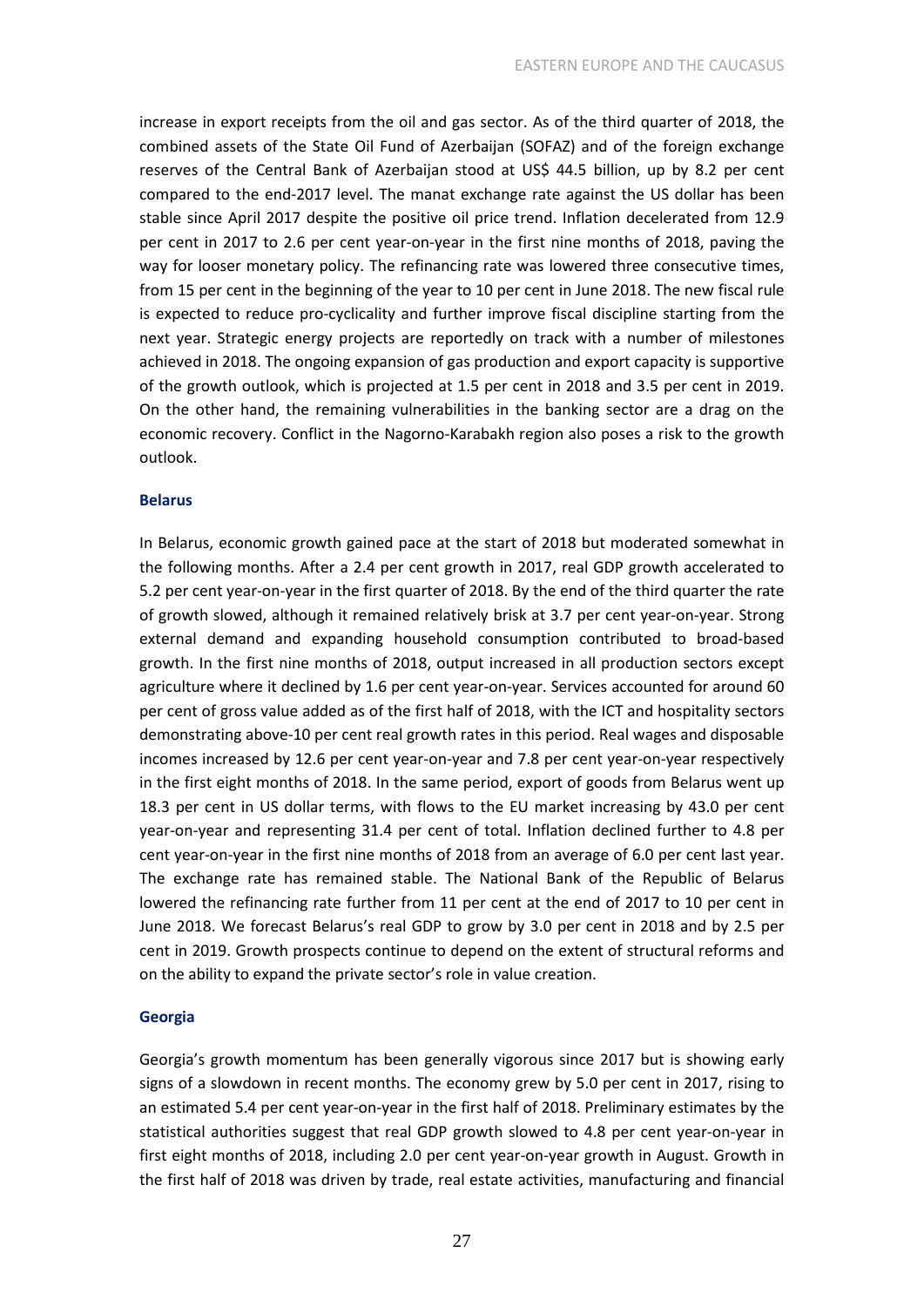intermediation. By contrast, construction output nearly stagnated in this period. The hospitality sector continued to perform well. The number of international visitor trips to Georgia increased by 12.9 per cent year-on-year in the first nine months of 2018. In the first half of 2018, international tourism receipts increased by 28.9 per cent year-on-year, export of goods by 28.4 per cent year-on-year and money transfers by 18.3 per cent, all in US dollar terms. FDI inflows to Georgia also remained sizable despite a 9.8 per cent year-on-year drop in this period. The Georgian lari was broadly stable against the US dollar in the first ten months of 2018, despite some volatility in this time stretch. We forecast Georgia's real GDP to grow by 4.5 per cent in both 2018 and 2019, but the growth outlook depends to a large extent on economic trends in Georgia's main trading partners.

#### **Moldova**

The economy of Moldova is generating steady growth. Real GDP is estimated to have grown by 4.5 per cent in 2017 and by the same rate year-on-year in the first half of 2018. Economic growth was supported by favourable external economic conditions and capital investment which returned to growth after contributing negatively to GDP growth in 2015-16. In the same period, rising remittances and real wages bolstered household consumption which, in turn, increased by 3.8 per cent in real terms. A widening of the current account deficit in the first half of 2018 reflected consumption- and investment-driven import growth. However, it was more than offset by foreign exchange capital inflows. Against the backdrop of a small appreciation of Moldovan leu, inflation slowed from an average of 6.6 per cent in 2017 to 3.7 per cent year-on-year in the first nine months of 2018. Official reserve assets increased from US\$ 2.8 billion in December 2017 to US\$ 3.0 billion in August 2018, providing approximately six months of import coverage. Significant progress has been achieved in restoring shareholder transparency at the two systemically-important banks, following the entry of international investors into the ownership structure of these banks. However, structural and demographic challenges remain. We forecast Moldova's real GDP to grow by 4.0 per cent in 2018 and by 4.0 per cent in 2019. The existing IMF programme is an important anchor of reforms and macroeconomic stability, and its implementation needs to continue without delays.

#### **Ukraine**

Growth of the Ukrainian economy has gained some momentum in 2018 but remains modest. Economic output growth accelerated from an average of 2.5 per cent in 2016-17 to an estimated 3.5 per cent year-on-year in the first half of 2018. Fast-growing real wages and remittances have stimulated household consumption. Real wages grew by 12.8 per cent year-on-year in the first eight months of 2018 while remittances in US dollar terms increased by 31.5 per cent year-on-year in the first six months of the year. Gross fixed capital formation continued to grow apace in the first two quarters of 2018, albeit at a slower rate compared to the same period of the previous year. In the first half of 2018, exports of goods and services contracted in real volume terms but growth in the US dollar value of export receipts was positive due to favourable terms of trade. Headline inflation remained elevated at 11.4 per cent year-on-year in the first nine months of 2018, well above the medium-term inflation target of 5 per cent plus-minus one percentage point, although the rate of inflation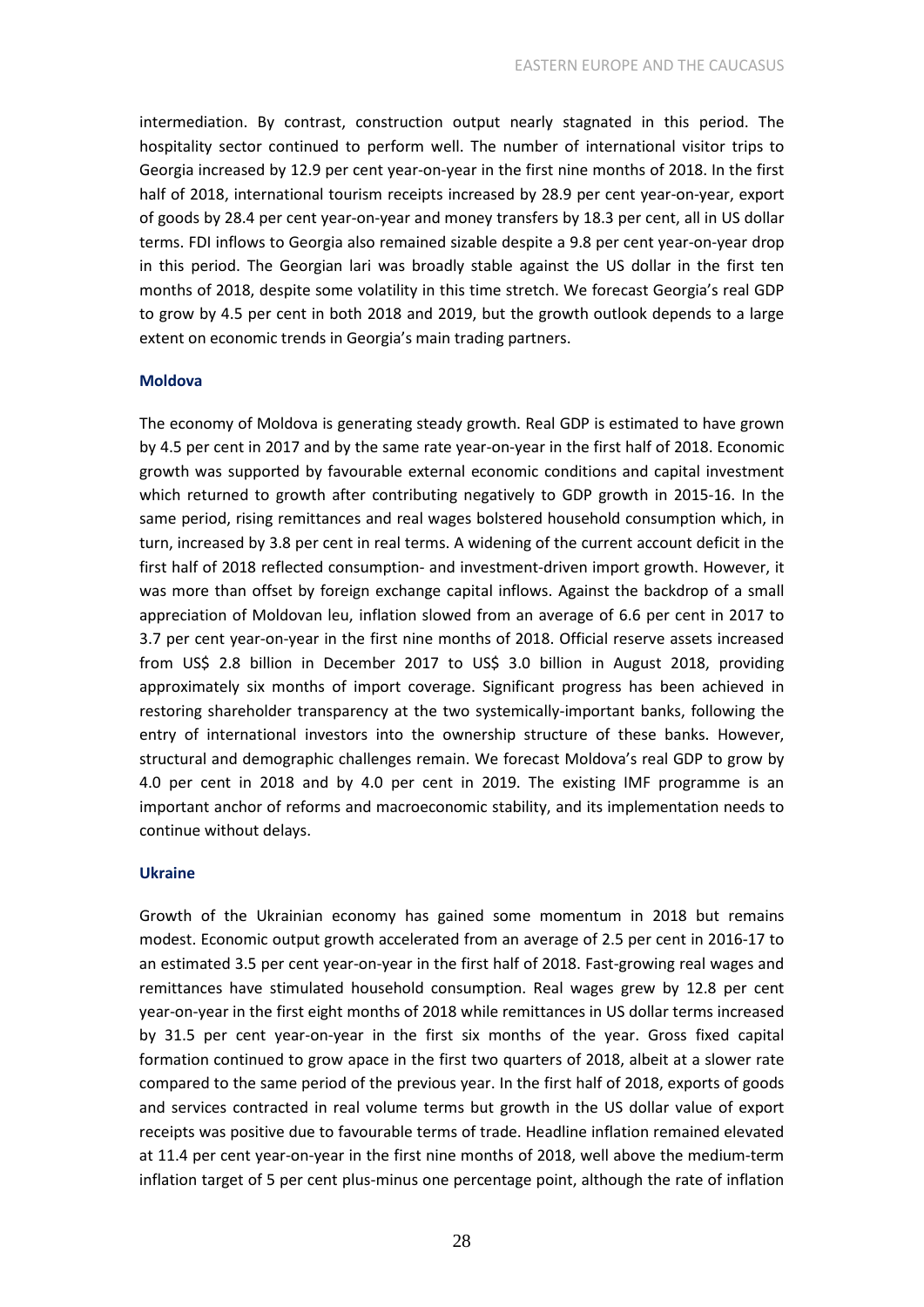slid into high single digits between June and September. To counter the inflationary pressures, the National Bank of Ukraine raised its key policy rate four consecutive times from 14.5 per cent in January 2017 to 18 per cent in September 2018. Exchange rate volatility has remained under control in the year to date, despite seasonal variations. Since April 2018 international reserves have been on a declining path, falling from US\$ 18.4 billion to US\$ 16.6 billion (covering approx. 2.9 months of imports) as of September 2018, although this trend is expected to be reversed upon renewal of cooperation with the IMF. In October 2018, the authorities and the IMF reached a staff level agreement on a new 14-month Stand-By Arrangement for US\$ 3.9 billion. If approved by the IMF Executive Board and duly implemented, this programme will help to address Ukraine's near-term external financing needs and to maintain macroeconomic stability throughout the electoral cycle next year. We forecast the Ukrainian economy to grow by 3.5 per cent in 2018 and by 3.0 per cent in 2019. Large foreign exchange public debt liabilities falling due in 2018-19 pose downside risks to the outlook.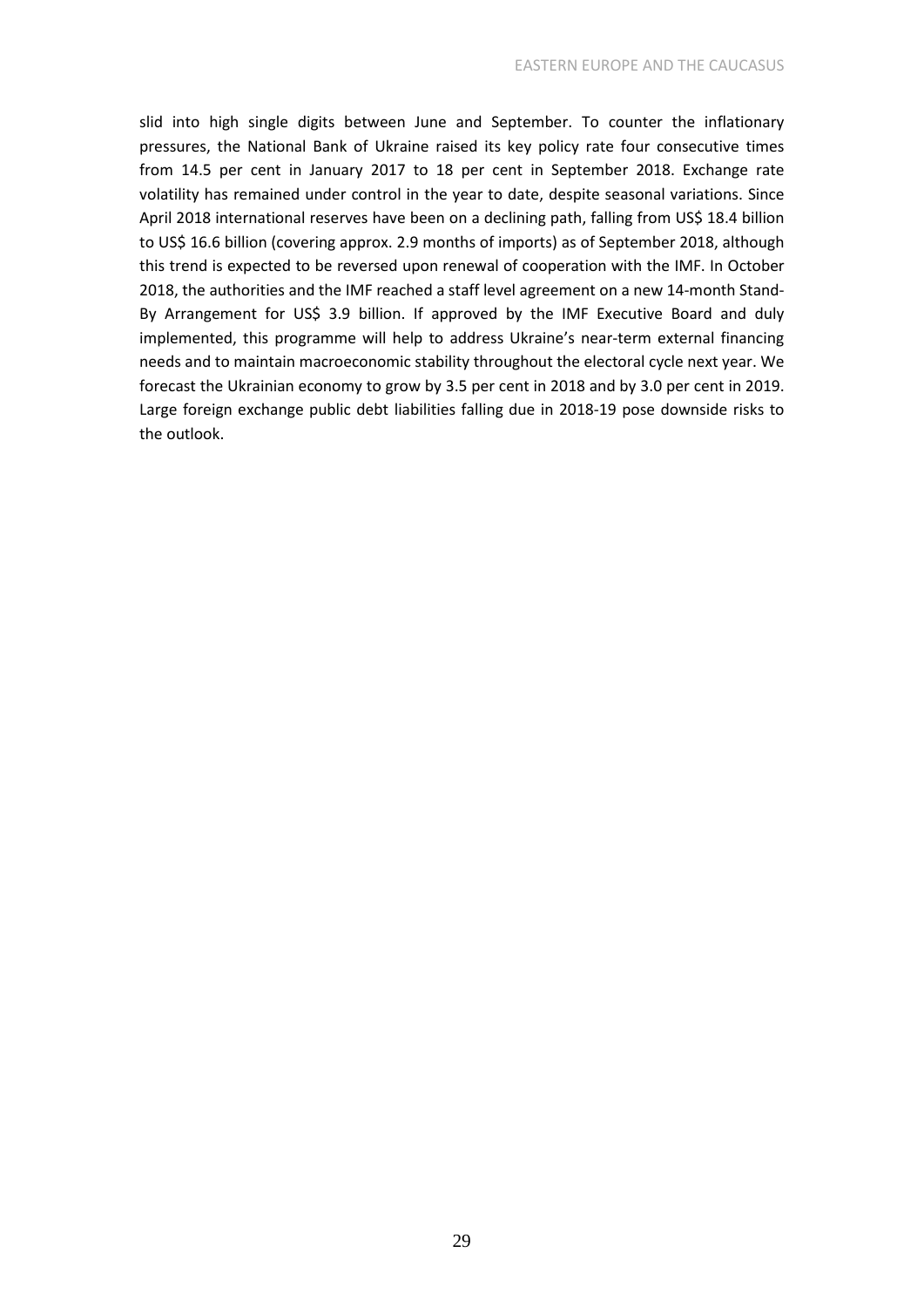#### **Russia**

After a two-year recession, Russia's economy has returned to moderate growth. GDP grew by 1.5 per cent in 2017 and 1.6 per cent year-on-year in the first half of 2018. On the expenditure side, growth was primarily driven by recovering household consumption. Investment also saw a relatively solid recovery in 2017 (rising by over 4 per cent), boosted by the temporary increase in public investment related to the 2018 FIFA World Cup. However, investment growth in the first six months of 2018, while still positive, has subsided. Exports have continued to grow in 2018, supported by higher oil prices while import growth has slowed significantly from the year before.

The recovery of oil prices was accompanied by the rouble's 15 per cent appreciation against the US dollar in 2017, and a further rise in early 2018. However, foreign exchange interventions set by the new fiscal rule, together with the new round of US sanctions against Russia (which triggered a sell-off of Russian financial assets), have exerted downward pressure on the exchange rate since April 2018. In September 2018 the rouble was 16 per cent weaker than six months earlier.

Rouble depreciation has been followed by increasing inflation. However, at 3.4 per cent in September 2018, the inflation rate is still below the central bank target (4.0 per cent). Still, perceiving heightened inflationary risks, the Central Bank of Russia (CBR) raised the key policy rate in September by 0.25 percentage points, to 7.5 per cent.

Recovering growth and oil prices have supported the fiscal position of the country. The budget balance shifted from a deficit of 1.5 per cent of GDP in 2017 to a surplus of over 3 per cent of GDP in the first half of 2018. The country has also embarked on tax and pension reform. In July 2018, the parliament approved a VAT rate hike (to 20 per cent, from 18 per cent) and the reform of oil sector taxation, providing for the gradual elimination of the oil export duty (from 30 per cent currently) and its replacement by a higher natural resource tax, shifting (and effectively widening) the tax base from oil exports to oil production. The pension reform envisages a hike in the retirement age.

The CBR has continued to close banks that have weak performance and poor corporate governance. In August 2018, there were around 510 banks in Russia, around 445 fewer than in mid-2013. As a result of bank closures and new resolution rules from mid-2017, the share of state-controlled banks (including those under rehabilitation) in total bank assets was over 70 per cent at the beginning of 2018, up from around 50 per cent in 2013.

The growth rate of Russian economy in 2018 and 2019 is expected to stay at the same level as in 2017 (1.5 per cent). It will be driven by recovering private consumption and investments, and supported by higher oil prices, with a negative effect from the US and EU sanctions. Without significant reforms, however, Russia's long-term economic growth may remain stuck at around 1 to 2 per cent annually due to outdated production capacities and low investments, as well as unfavourable internal structural factors (weak demographics, obsolete infrastructure and discouraging institutional characteristics of the economy).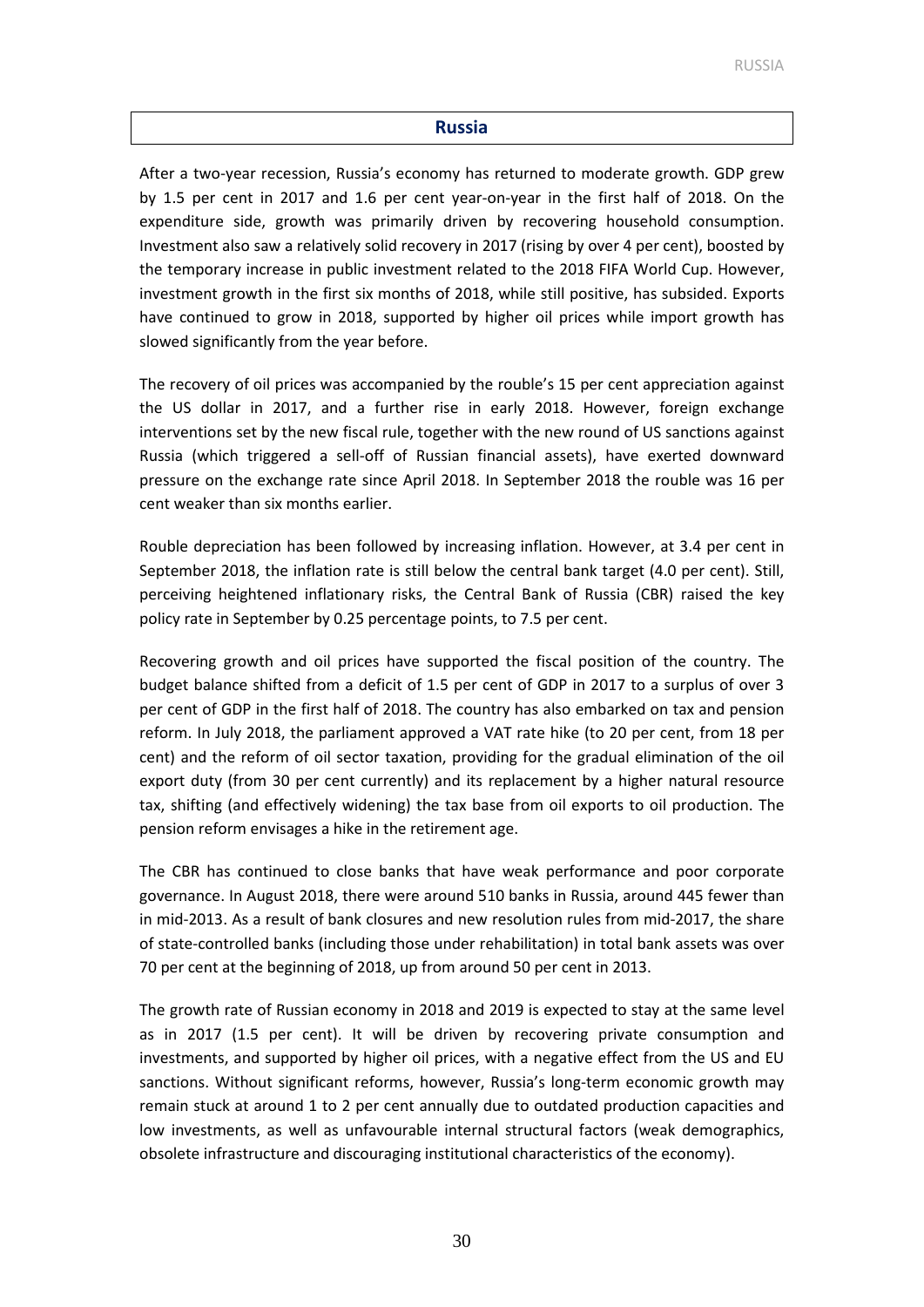#### **Central Asia**

GDP growth in Central Asia fell marginally to 4.6 per cent year-on-year in the first half of 2018 from 4.8 per cent in 2017. Growth in Kazakhstan and Mongolia was driven by favourable commodity prices, higher production in the extractive sector and stronger fixed investment in the sector. In contrast, GDP growth weakened in the Kyrgyz Republic as a result of lower than anticipated gold output and exports, and in Uzbekistan due to a slowdown in private consumption growth and a widening trade deficit. The Kyrgyz Republic, Tajikistan and Uzbekistan continued to benefit from a recovery in remittances, though they remain below pre-crisis levels of 2013-2014. Exchange rates have come under some pressure in several countries, most evidently in Kazakhstan. Inflation stayed within or below central bank targets in most Central Asian countries, but significantly accelerated in Uzbekistan and Turkmenistan, and to some extent also in Kazakhstan. The rising inflationary pressures prompted interest rate hikes in Kazakhstan and Uzbekistan. The weak banking sector and deteriorating fiscal outlook in Tajikistan and foreign exchange scarcity and reduction in public investment in Turkmenistan continue to weigh on their economic performance. The economies of Central Asia as a whole are forecasted to expand on average by 4.6 per cent in 2018 and a more moderate 4.2 per cent in 2019 on the back of slower gains in the extractive sectors and fiscal consolidation efforts.

#### **Kazakhstan**

In Kazakhstan real GDP growth accelerated to 4.1 per cent both in 2017 and in the first three quarters of 2018 from 1 per cent in 2018. The economy grew strongly due to increased oil production and favourable oil prices. Oil output expanded by 10.5 per cent in 2017 and by 6.6 per cent year-on-year in January-September 2018. A recovery in real wages and higher lending to households led to a 4.5 per cent growth year-on-year in private consumption in the first half of 2018, after a meagre 1.5 per cent in 2017. Fixed investment growth was 5.3 per cent year-on-year in the first half of 2018, up from 4.0 per cent in 2017. The exchange rate appreciated in 2017, supported by the rebound in oil prices. However, the tenge came under some pressure in 2018 despite further rising oil prices, resulting in a weakening against the US\$ by 8.5 per cent during the first nine months of 2018. This contributed to some acceleration of inflation in the third quarter of 2018. At 6.1 per cent in September 2018, inflation is still within the central bank's target of 5.0-7.0 per cent. In response, the central bank intervened in the foreign exchange market in September 2018 and also raised the base rate from 9.0 per cent to 9.25 per cent in October 2018, reversing a series of rate cuts since May 2016. Banking sector imbalances surfaced as the central bank deprived three smaller banks of their licenses and provided liquidity support to the second largest bank in September 2018. The economy's growth rate is projected to decelerate somewhat to 4.0 per cent in 2018 and 3.5 per cent in 2019 due to slower additional gains from oil output and a weak average real income growth due to inflation. However, the foreseen substantial increase in the minimum wage will underpin private consumption to some degree. Ongoing fixed investment in the oil and gas sector will also likely support economic growth.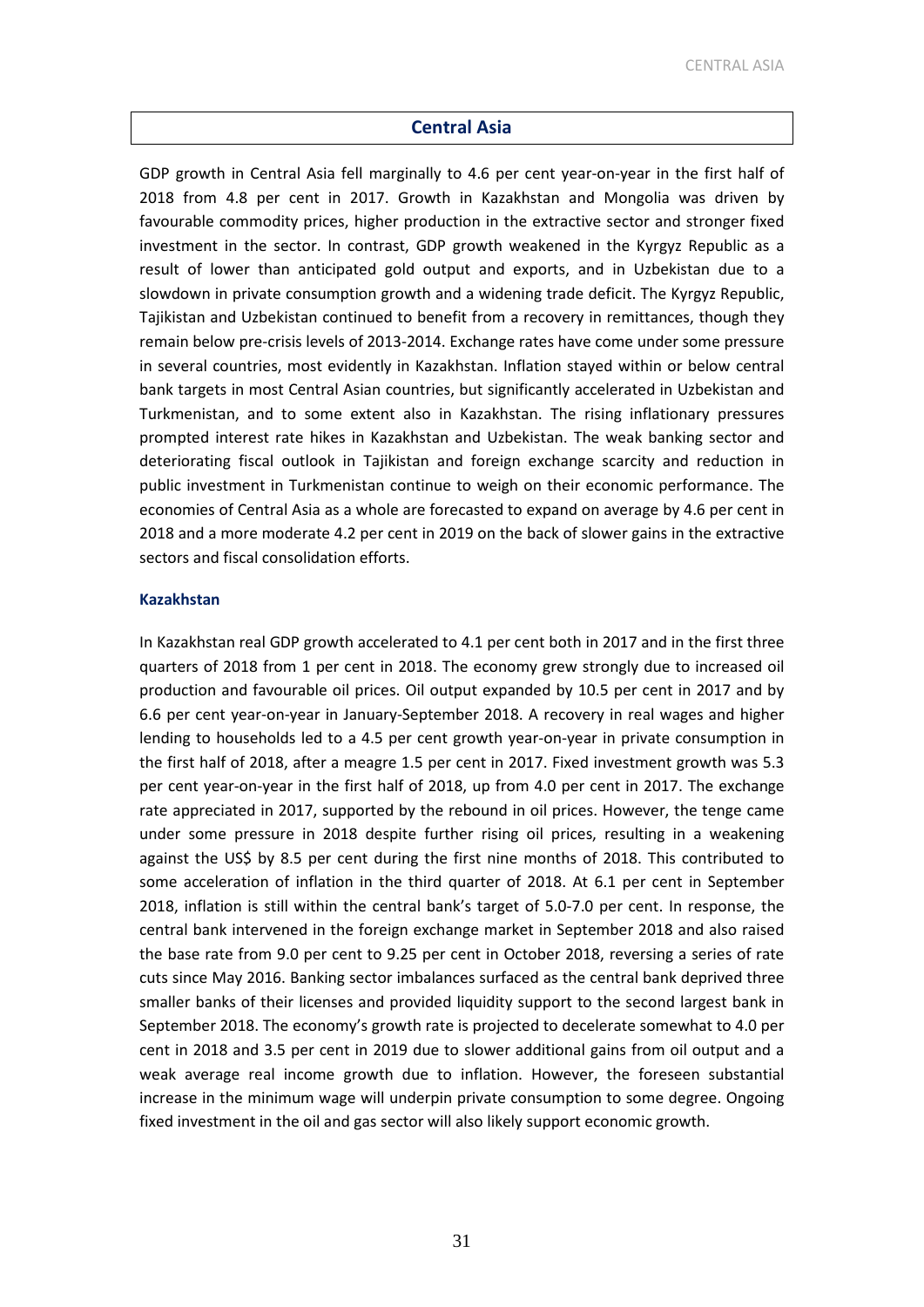CENTRAL ASIA

#### **Kyrgyz Republic**

After strong growth momentum in 2017 (4.6 per cent), the Kyrgyz economy has significantly decelerated in 2018 to 1.2 per cent growth year-on-year in the first three quarters of 2018, as gold production at Kumtor, the largest mine, has contracted. Stronger gains in mining in the fourth quarter of 2018 are expected to help lift GDP growth to 2.8 per cent in 2018 as a whole. While the foreign trade deficit widened due to falling gold exports and a rise in imports, remittance inflows strengthened (8 per cent year-on-year growth in US dollar terms) in the first eight months of 2018. There were some minor fluctuations of the exchange rate, but it has remained broadly stable, which has resulted in effective appreciation against the rouble and the tenge. Credit continued to expand at a high pace in 2018. Inflation nevertheless has been moderating and reached 1.2 per cent in September 2018, significantly below the target band of 5-7 per cent. The central bank reduced its policy rate from 5.0 per cent in 2017 to 4.75 per cent in May 2018 and has kept it there since. Fiscal consolidation efforts are ongoing, the budget deficit is targeted at 2.5-2.6 per cent of GDP in 2018 and 1.6 per cent of GDP in 2019, lower than the 3.3 per cent of GDP achieved in 2017. GDP growth is expected to reach 3.2 per cent in 2019, marginally higher than in 2018 as nonmineral exports are expected to grow, thanks to further Eurasian Economic Union integration, and as remittances rise further. The main risks to the outlook are a slower-thanassumed recovery in mining and a weaker-than-assumed growth of the Russian economy.

#### **Mongolia**

Economic growth in Mongolia remains solid after a strong recovery in 2017 of 5.1 per cent growth, up from just 1.2 per cent in 2016. In the first half of 2018, GDP growth accelerated to 6.3 per cent year-on-year, boosted by stronger investment in mining and a pick-up in household consumption. Exports increased by 27.2 per cent year-on-year in January-September 2018 but imports grew more strongly at 45.8 per cent year-on-year in the same period reflecting growing domestic demand and imports associated with rising FDI flows. The economic recovery has resulted in an acceleration of inflation, which rose to 5.7 per cent year-on-year in September 2018 from an average 4.6 per cent in 2017, still below the central bank's target of 8 per cent. The central bank has maintained the policy rate at 10.0 per cent. External buffers have improved with gross international reserves reaching around US\$ 2.9 billion in August 2018, up from US\$ 1.6 billion a year ago. Fiscal accounts have also strengthened in compliance with the IMF programme, but also owing to the improved economic performance. The general government budget turned out at a deficit of 1.9 per cent of GDP in 2017, substantially below the 17 per cent deficit in 2016, and was in surplus in 2018 as of September due to the growth in tax receipts. Continued growth of mineral exports and strong FDI inflows are expected to result in GDP growth of 6.1 per cent in 2018 and 6.0 per cent in 2019.

#### **Tajikistan**

Headline growth of the Tajik economy continued to exceed 7 per cent in the first half of 2018 after reaching 7.1 per cent growth in 2017. Growth has been supported by higher fixed investment and a continuing recovery in remittances. Tajikistan's foreign trade deficit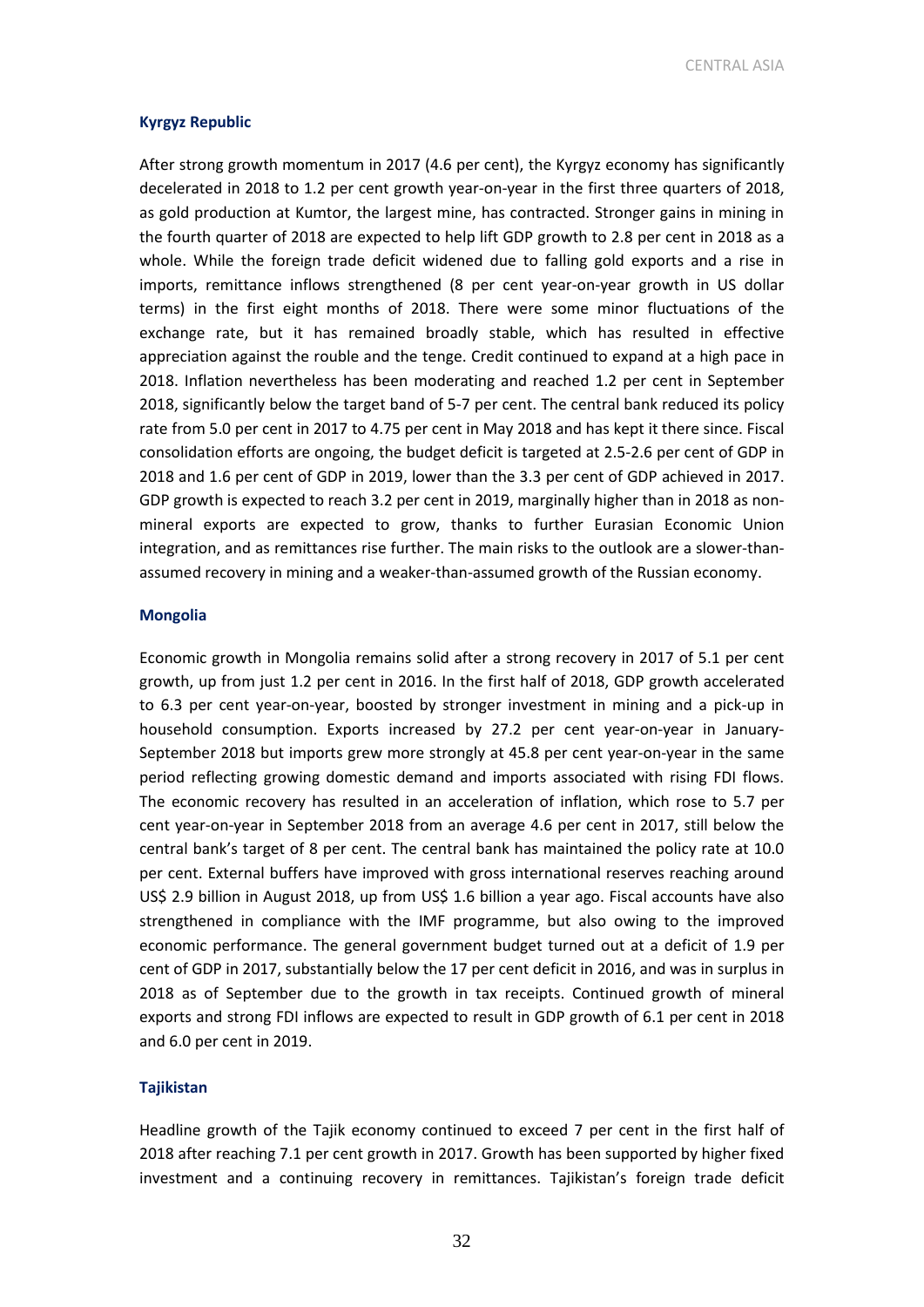CENTRAL ASIA

widened to US\$ 1.5 billion in the first nine months of 2018 from around US\$ 1 billion the year before, with exports contracting by 10 per cent year-on-year and imports rising by 18 per cent year-on-year. The ensuing pressure on the somoni has led the central bank to allow the official exchange rate to depreciate marginally since April 2018 to keep it within the 2 per cent range of the parallel market rate. In the first ten months of 2018 the somoni depreciated by around 6 per cent. With annual inflation at 5 per cent in September 2018, down from 6.8 per cent a year ago, the central bank has kept its key rate at 14.0 per cent since March 2018. Notwithstanding high GDP growth rates reported since 2010 (of at least 6 per cent), the economy faces major fiscal challenges, a deteriorating public debt, still unresolved financial sector weaknesses and significant business environment constraints. These tensions result in less favourable economic prospects in the coming years with officially reported GDP growth projected to slow to 6.1 per cent in 2018 and 5.0 per cent in 2019.

#### **Turkmenistan**

In Turkmenistan, officially reported GDP grew 6.5 per cent in 2017 and 6.2 per cent year-onyear in the first three quarters of 2018. While exports rose in the first half of 2018 by 43.4 per cent year-on-year, they still remain well below their peak levels in 2014. Import substitution policies and foreign exchange rationing led to a reduction of imports by 43.5 per cent in the same period. Fixed investment continued to decline in 2018 after falling by 8.8 per cent in 2017, from high levels related to ambitious government projects though. The current account deficit is projected to narrow from IMF estimated 11.5 per cent of GDP in 2017, but has remained sizable, resulting in continued foreign exchange pressures. The parallel market exchange rate rose to 16-17 manats per US dollar in September 2018 versus the official peg of 3.5 manats to the US dollar. Barring major structural reforms, economic growth is forecasted at 6.2 per cent in 2018 and will likely slow to 5.6 per cent in 2019 reflecting persistent macroeconomic imbalances. Contributions to GDP growth from public spending will be limited in light of the fiscal consolidation efforts. Growth may be also dragged down by a further contraction of domestic consumption and the scarcity of foreign exchange that makes it difficult to conduct business.

#### **Uzbekistan**

Economic growth slightly decelerated in 2018 following a decline to 5.3 per cent growth in 2017 from the official rate of 7.8 per cent in 2016. GDP growth was 5.2 per cent year-onyear in the first three quarters of 2018. The slowdown was caused by a deterioration of the trade balance, with exports declining by 0.3 per cent year-on-year in January-September 2018 and imports expanding by 33.3 per cent year-on-year in the same period. In addition, growth of domestic consumption eased in response to price increases. While Uzbekistan's reform push lays the ground for solid growth in the years to come, the price and exchange rate liberalisation and the reduction of subsidies has led to the adjustment of relative prices and double-digit inflation (15.7 per cent year-on-year in August 2018) The liberalisation of foreign trade led to higher exports of meat and some other goods, and price increases in response to the higher overall demand. The high inflation and some exchange rate weakening prompted the central bank to tighten monetary policy in September 2018 and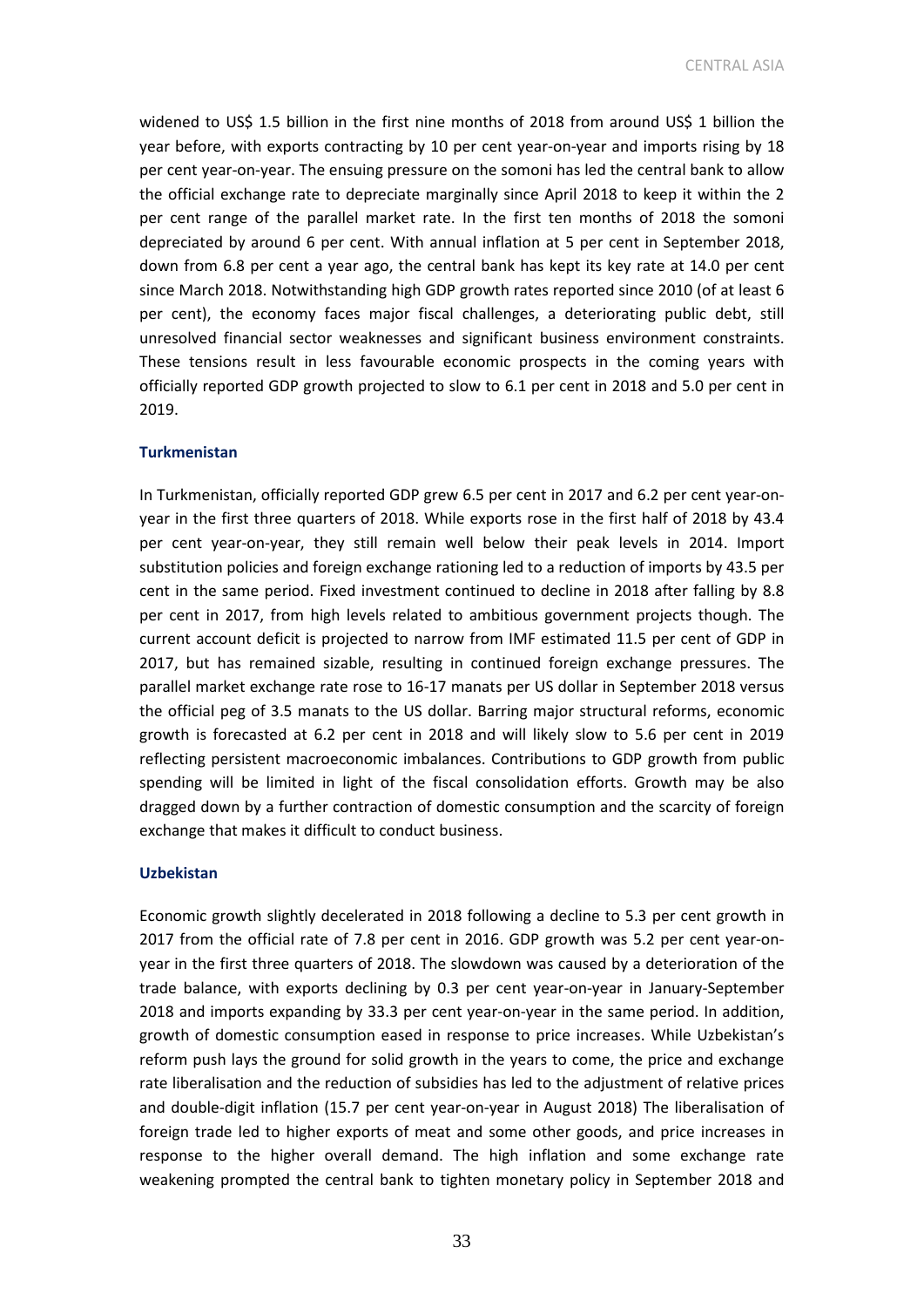CENTRAL ASIA

hike the policy rate hike from 14.0 per cent, were it stood since June 2017, to 16.0 per cent. The current account was in deficit by around US\$ 1 billion in the first half of 2018, although the growing trade balance deficit was partially offset by remittances inflows. The exchange rate started appreciating at the beginning of 2018 until September 2018, when mild depreciation pressures set in. Overall, the som strengthened by 2 per cent in the first nine months of 2018. GDP growth may slow somewhat to 5.0 per cent in 2018 as a whole and to 4.5 per cent next year as a consequence of a deceleration in real income growth due to inflation and a further widening of the trade deficit.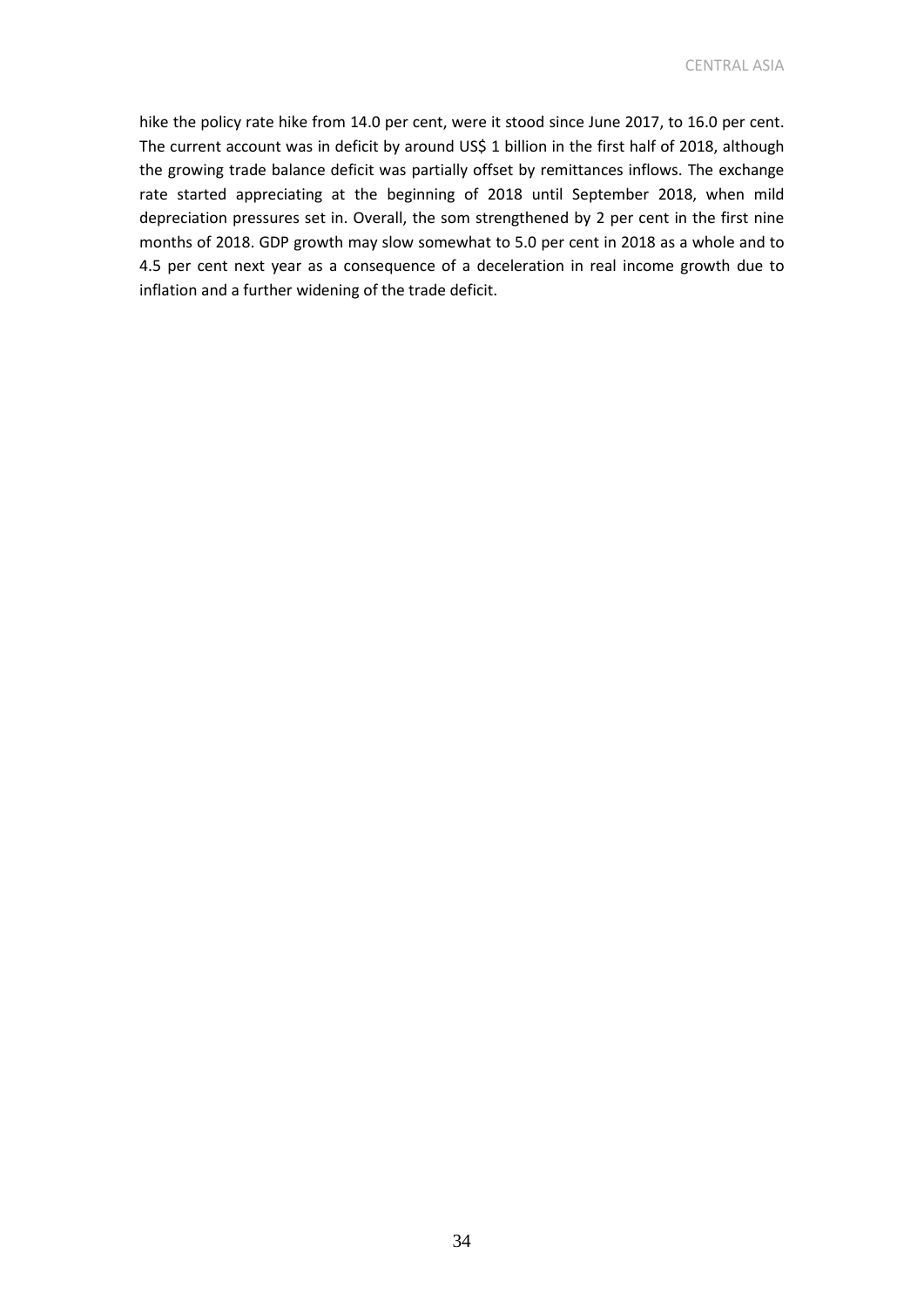#### **Southern and Eastern Mediterranean (SEMED)**

In the SEMED region, real GDP growth is set to pick up in 2018 to 4.4 per cent compared with 3.8 per cent in 2017, owing to the best tourism season since 2010 in most countries in terms of arrivals and receipts, and improved competitiveness as a result of currency depreciations in Egypt and Tunisia, combined with the implementation of reforms. However, delays in implementing reforms in Jordan and Lebanon, the result of social unrest and political instability, have driven the downgrade in their growth forecasts relative to May 2018. Economic activity in SEMED is expected to grow modestly in 2019 by 4.7 per cent, supported by the recovery in the traditional drivers of growth, higher exports, the implementation of business environment reforms to attract foreign direct investment, stronger private consumption from refugees, and greater political certainty – both domestic and regional. However, growth will continue to be, in the medium term, lower than pre-2011 levels.

#### **Egypt**

In Egypt, growth continued to accelerate to reach 5.3 per cent in FY2017/18, the highest rate in a decade, amid still-high inflation, which exceeded 20 per cent on average. Continuing the trend which had started in FY2016/17, net exports and investment were the main drivers of growth, benefitting from gains in competitiveness and confidence. The non-oil private sector is showing early signs of recovery, as indicated by a rise in the purchasing managers index (PMI). A modest pick-up in growth to 5.5 per cent is expected in FY2018/19 supported by a number of factors. These include the continued boost in confidence, recovery in tourism, increase in foreign direct investment, improved competitiveness, continued strengthening of exports, the start of natural gas production from the Zohr field, the implementation of business environment reforms and prudent macroeconomic policies.

#### **Jordan**

Economic growth in Jordan remained subdued in 2017 and the first half of 2018, at 2 per cent, amid continued regional turmoil, and following social unrest. Growth was driven by services, notably transportation and financial services. Tourism arrivals increased for the first time since 2010, by 7.8 per cent, signalling the best tourism season since the Arab uprising, and the increase continued in the first half of 2018, with tourist receipts increasing by 14.9 per cent y-o-y. Growth is expected to rise only modestly to 2.2 per cent in 2018 and 2.4 per cent in 2019, supported by stronger private consumption from the higher refugee population, foreign investment, and greater certainty and confidence stemming from fiscal consolidation. Moreover, exports will benefit from higher mining output, higher phosphate prices, and the re-opening of the border with Syria and Iraq.

#### **Lebanon**

In 2017, growth in Lebanon decreased from 1.7 to 1.5 per cent. The economy is driven mainly by private consumption – sustained by remittances from the Lebanese diaspora – and exports. Positive political development and renewed stability boosted confidence, and the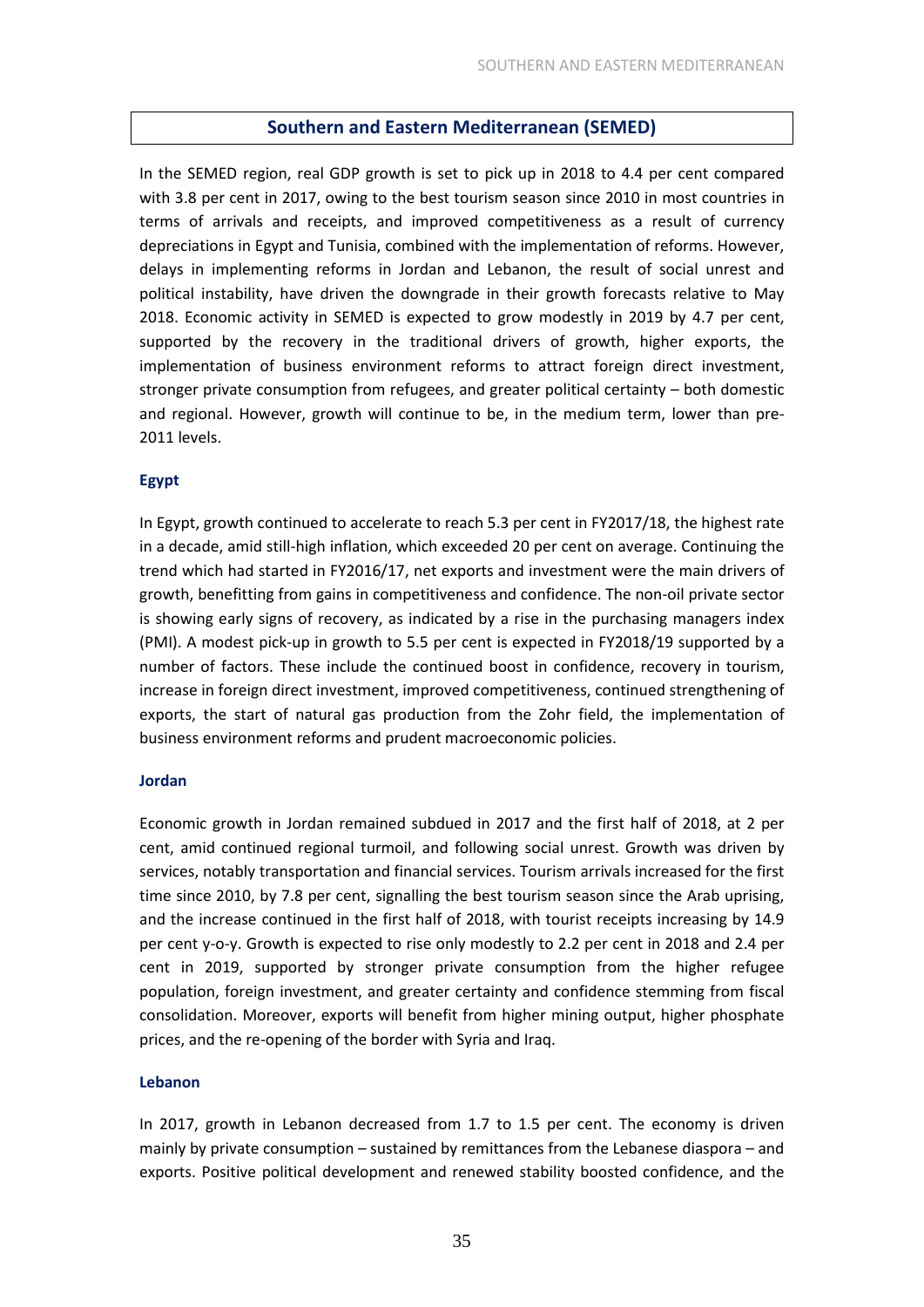reform momentum also supported growth in 2017. In 2018, growth was negatively impacted by the slowdown in the real estate sector, a major driver of growth, following the phasing out of subsidised lending. Economic activity was also impacted by recent political developments after the May 2018 elections and delays in forming the government, and remained in a protracted period of low growth since the start of the Syrian conflict in 2011. Growth is expected to decrease further to 1.1 per cent in 2018, then pick up to a range between 1.5 and 1.9 per cent in 2019 depending on the recovery in the construction and financial sectors and the extent of reconstruction in Syria.

#### **Morocco**

In Morocco, growth in the first half of 2018 stood at 2.8 per cent year-on-year, compared with 4.0 per cent in the same period of 2017. The slowdown was driven by falling agricultural output. The non-agricultural sector grew by 3.1 per cent growth in the same period. Growth is expected to slow down in 2018 to 3.0 per cent, influenced by the negative base effect following favourable weather conditions for agriculture in 2017. In 2019, growth is forecast to rise to 3.5 per cent, supported by the continued recovery in tourist arrivals, an increase in foreign direct investment, greater competitiveness from the move to a more flexible exchange rate regime, a rebound in services and manufacturing, stronger export growth  $-$  especially in the automotive and aeronautics industries  $-$ , and expanded mining capacity. The sustained growth is predicated on continuing the implementation of reforms to improve the business environment and boost productivity, and diversifying the economy away from agriculture.

#### **Tunisia**

In Tunisia, economic activity picked up in the first half of 2018, registering growth of 2.7 per cent year-on-year compared with 1.8 per cent in the same period of 2017, the fastest growth since 2014. Economic growth is projected at 2.8 per cent for the year, up from 1.9 per cent in 2017, supported by the continued rebound in agriculture, which in turn supported agribusiness and food production industries, and consequently manufacturing. Strong growth in the tourism sector and a rebound in exports and investment on the back of the dinar depreciation, which boosted competitiveness, have also boosted the economy. Meanwhile, inflation reached a 26-year high in June, recording 7.8 per cent y-o-y, driven by higher consumption as a result of wage increases, subsidy reforms, and the impact of the depreciation, before moderating to 7.4 per cent in September. Growth is expected to pick up in 2019 to 3.0 per cent, against the backdrop of continued recovery in tourism and investment, stronger growth in major export markets in Europe, and the implementation of structural reforms, in the run up to the elections in November 2019.